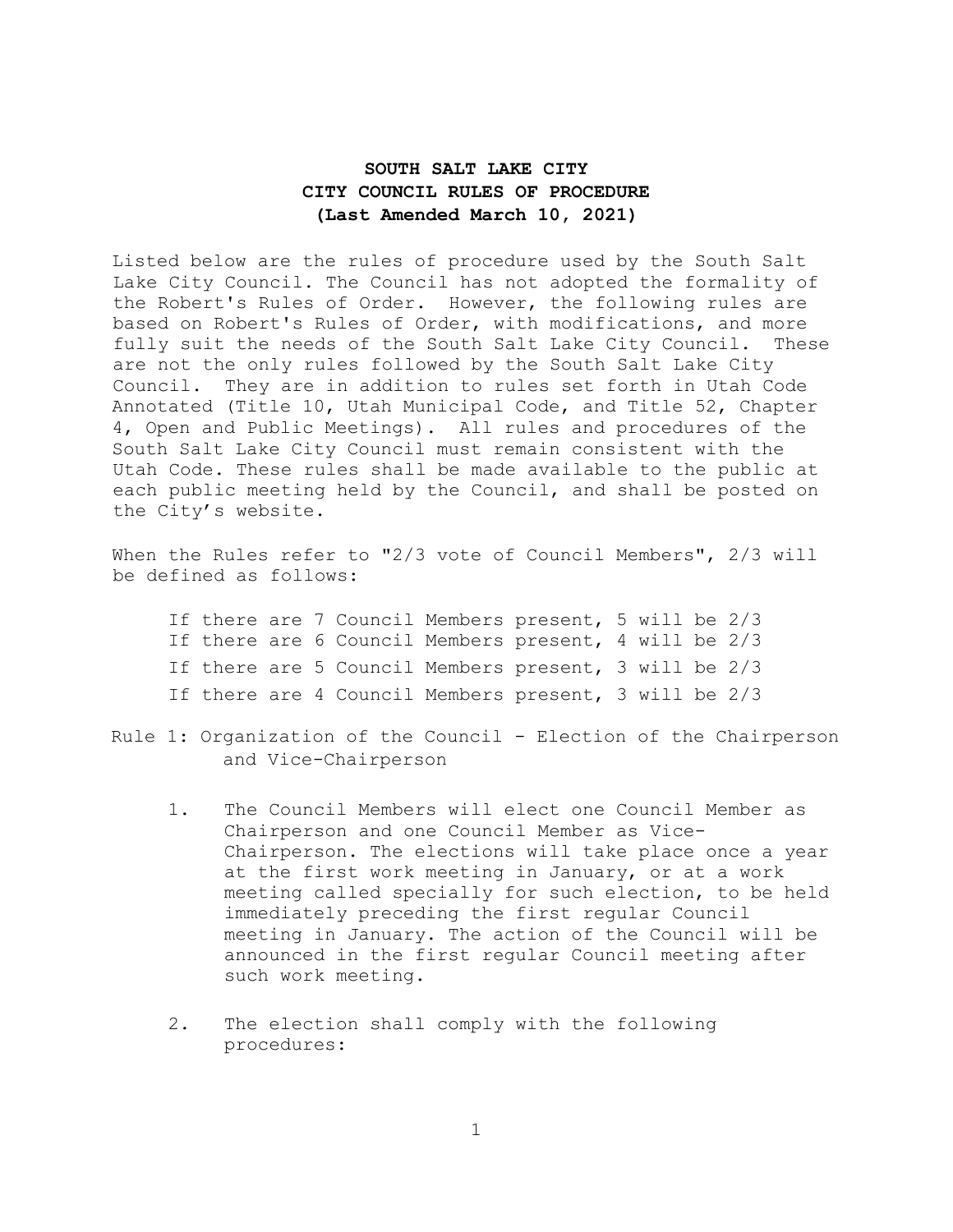(a) The Council Chair shall call for nominations, and any member of the Council may submit names for nomination. A voice vote is necessary to close the period of time for nominations.

 $\mathbf{L}$ 

(b) If two or fewer names are submitted for nomination, then only one vote will be held. If three or more are submitted, then voting will take place in two rounds.

(c) Voting shall be by written ballot which identifies the Council member casting the vote. The City Recorder shall collect all written votes and announce the vote cast, as well as the council member who cast the vote.

(d) In elections with two rounds, the first round shall narrow the field of candidates down to the two who received the most votes, and the Council will vote in a second round.

(e) Separate ballots shall be held for the Chairperson and Vice-Chairperson positions.

(f) All direct ties between two candidates shall be resolved by an immediate coin toss by the City Recorder in the presence of the Council. The Council Member whose surname is earlier in the alphabet shall be assigned "heads." In the event of a three-way tie in an initial round of voting, the field shall be narrowed by means of drawing straws, with the Council Member who draws the short straw being eliminated. Straws shall be drawn by Council Members in alphabetical order.

- 3. The Chairperson and Vice-Chairperson shall serve for a one-year term.
- 4. In the event of a vacancy in the position of Chairperson, the Vice-Chairperson shall become Chairperson and shall serve the remainder of the term. A vacancy in the position of Vice-Chairperson shall be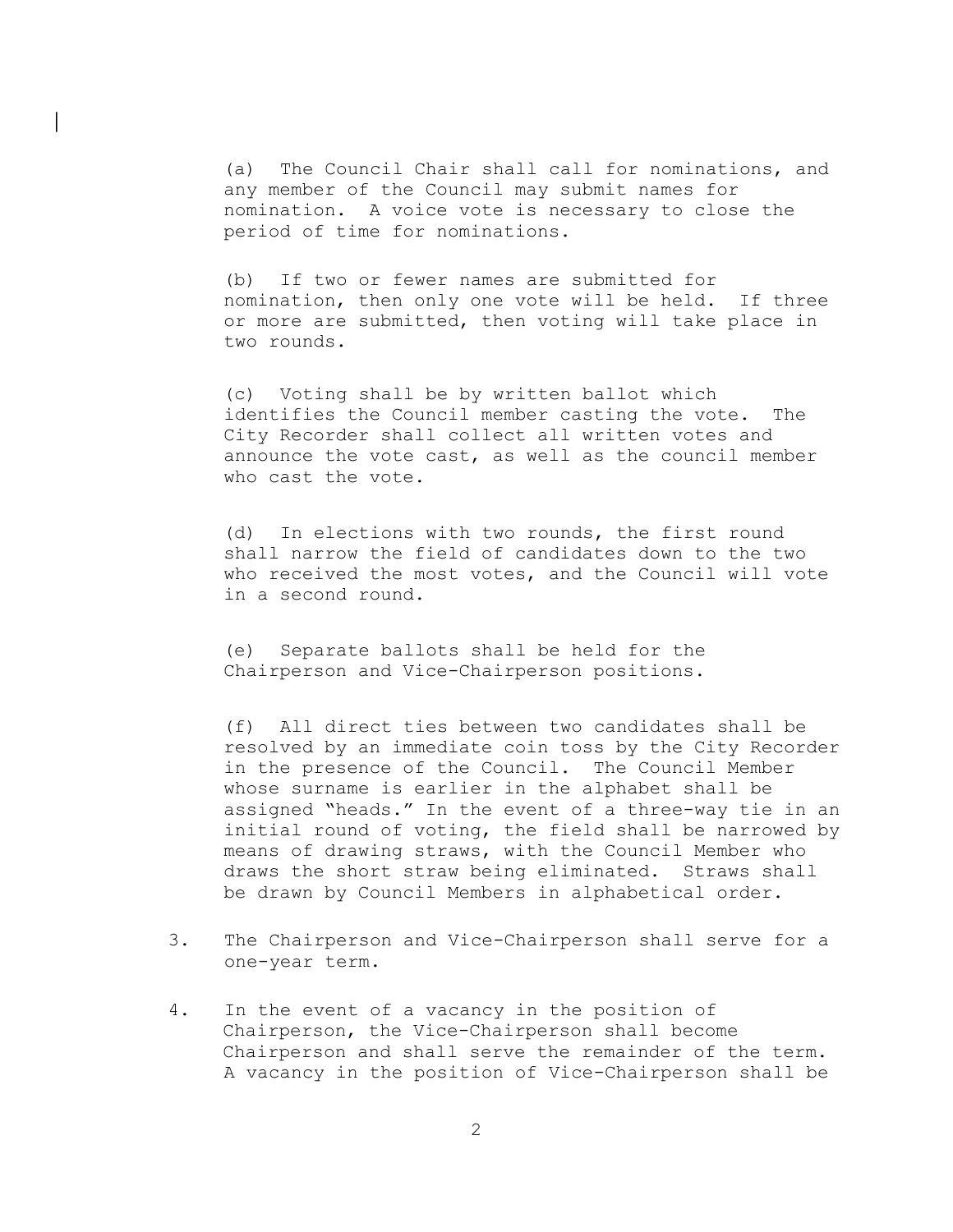filled by election in the manner prescribed in paragraph 2 of this Rule.

Rule 2: Powers and Duties of the Chairperson and Vice-Chairperson

- 1. The Chairperson shall sign:
	- (a) all ordinances and resolutions passed by the Council,
	- (b) all official minutes of City Council meetings after such minutes have been approved, and
	- (c) all correspondence determined by the Council Members to be representative of the group as a whole.
- 2. The Chairperson shall receive all messages and communications from the Mayor and others addressed to the Council as a body and shall be responsible to convey all such messages and communications to the other Council Members.
- 3. During emergency, special, or work meetings, the Chairperson shall serve as Conducting Council Member, or the Chairperson may designate another Council Member to conduct. (See Rule 7, number 1).
- 4. In the absence of the Chairperson, or upon his/her inability to act, or upon request of the Chairperson, the Vice-Chairperson shall preside and shall have all the powers and authority of the Chairperson.
- 5. In the absence of both the Chairperson and Vice Chairperson at a meeting, the Council Member who conducted at a meeting may sign all documents identified in this rule upon which final action was taken during that meeting.

Rule 3: Scheduling and Calling of Meetings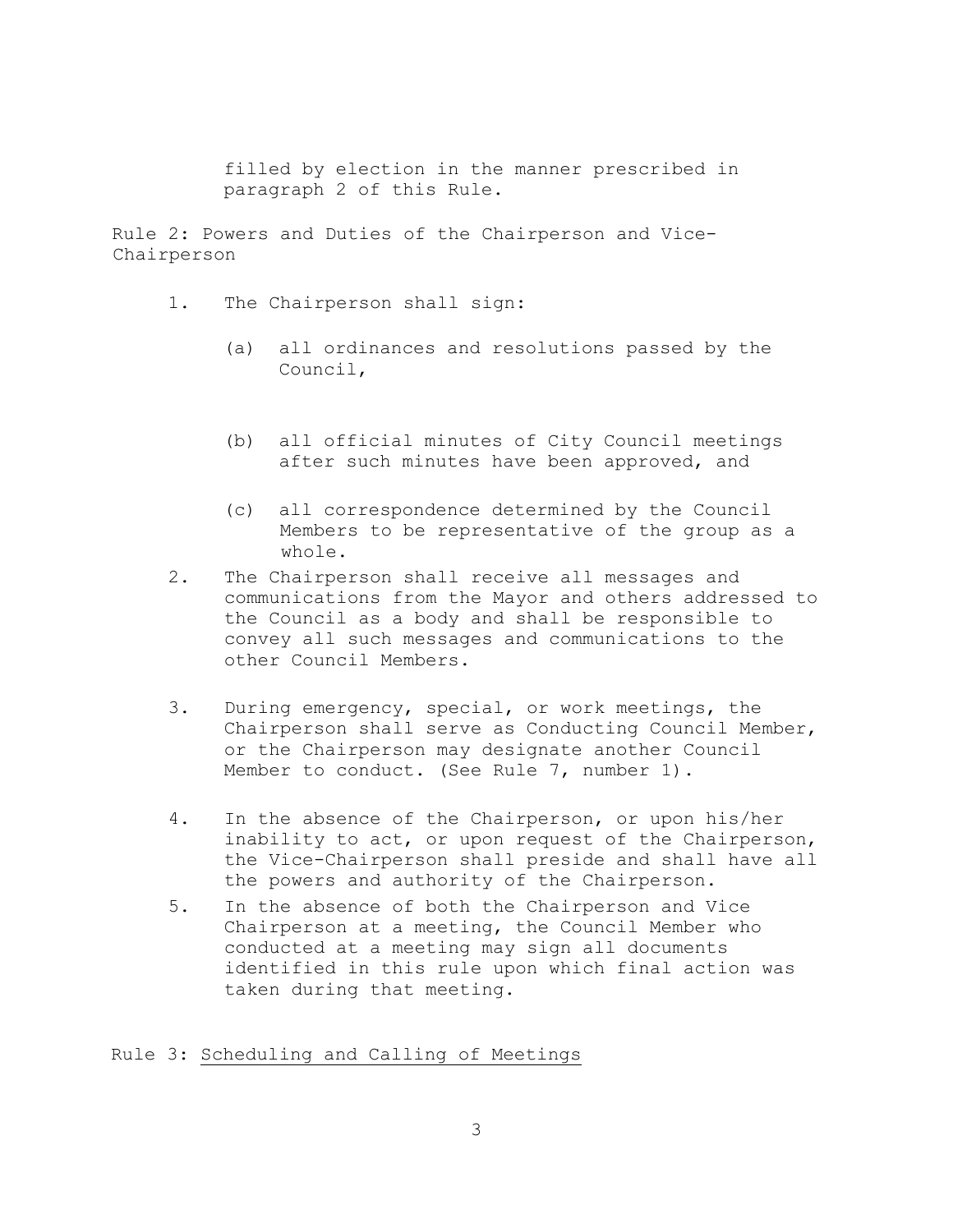The following are the types of Council meetings that may be called or scheduled according to the Utah Code:

> Regular Council Meetings Work meetings Special meetings Emergency Meetings Closed Meetings Public Hearings

 $\mathbf{L}$ 

- 1. At least once each year the City Council shall give public notice of its annual meeting schedule as required by Utah Code Annotated 52-4-202(2)(a), 1953, as amended.
- 2. The City Council will meet in at least one regularly scheduled meeting per month. The City Council intends to hold two meetings per month. Meetings will usually be held the second and fourth Wednesdays unless otherwise calendared. A Notice/Agenda for such meetings will be noticed in compliance with state law.
- 3. The Council Chairperson may schedule one or more "work" meeting of the Council each month, as needed. A Notice/Agenda for such "work" meetings will be "posted" at least 24 hours prior to the time of such meeting. (See Rule 4 for more information about "work" meetings.)
- 4. Any two (2) members of the Council or the Mayor may "order" a special meeting of the Council if the business of the City requires it. The order will be entered in the minutes of the City Council and shall provide at least three (3) hours' notice, which notice shall be served by the Recorder on each Council Member who did not sign the order by delivering the notice personally or by leaving it at the Council Member's usual place of abode. Sec. 10-3-502, U.C.A. 1953, as amended). Notice of the meeting may also be conveyed by a telephone conversation or voice mail, if personal delivery is not accomplished. All other notice and voting requirements shall be as required by the Utah Open and Public Meetings Act.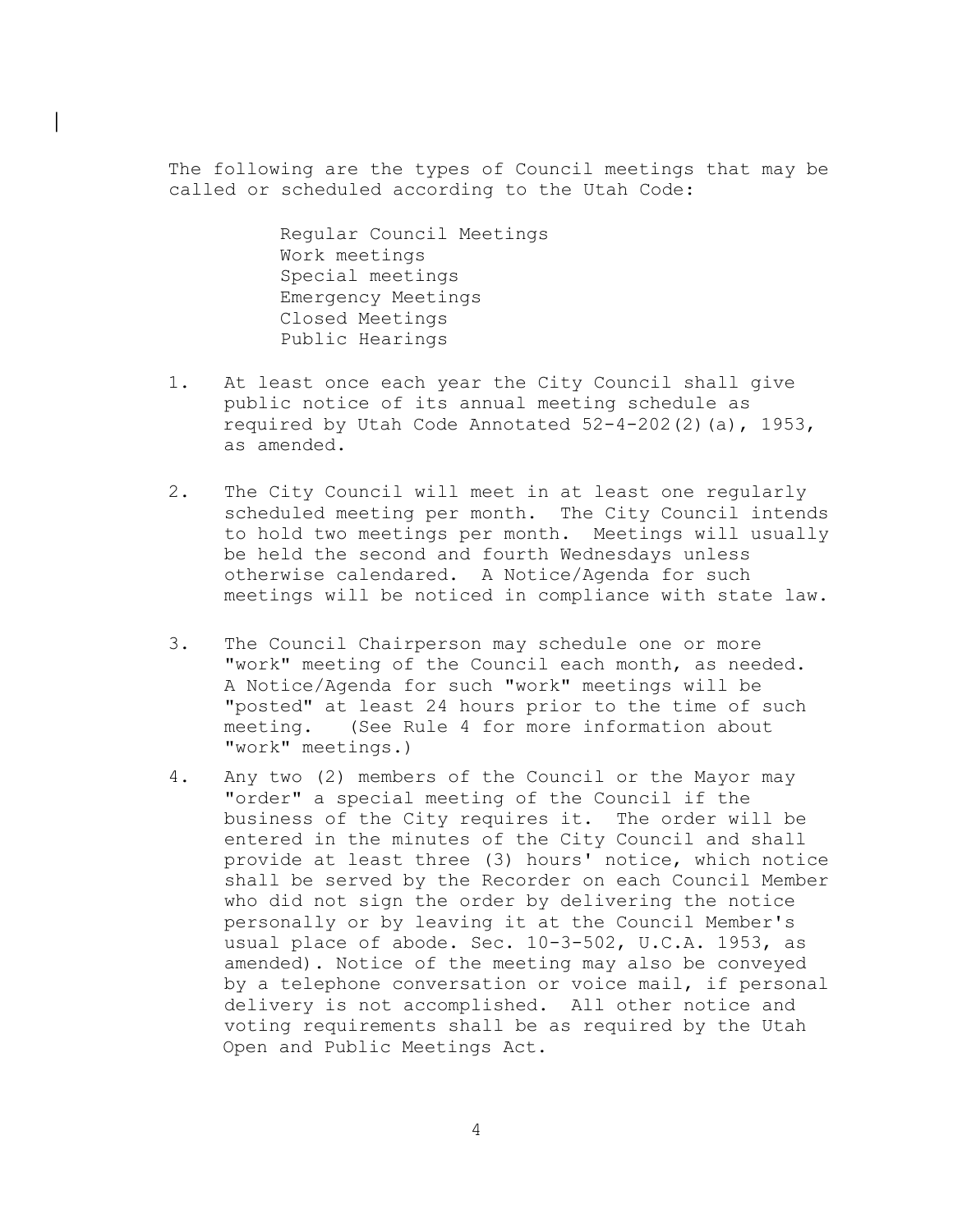- 5. Any one (1) member of the Council or the Mayor may call an Emergency Meeting for "matters of an emergency or urgent matter." An attempt will be made to notify all Council Members of such meeting (as required by Sec.524-202(5) U.C.A. 1953, amended) and the best notice practicable shall be given (as required by Sec. 52-4-202(5) U.C.A. 1953, as amended). A majority of Council Members must vote in the affirmative to hold the meeting. (Sec. 52-4-202(5) U.C.A. 1953, as amended).
- 6. In certain circumstances, the Council may deem it advisable to take certain matters under discussion at a noticed meeting into a Closed Meeting with only the Council Members and City staff personnel essential to the meeting present. Such meeting may be held upon the affirmative vote of 2/3 of the Council Members present at such meeting. (See Rule 7, number 6 for more information about Closed Meetings).
- 7. A public hearing on Council business generally is a part of a regularly scheduled and noticed Council meeting. (See Rule 7, number 5 for more information about public hearings).
- 8. In compliance with this Rule, the Council may permit one or more Council Members located in a remote location to participate in a Council meeting by way of electronic communication.
- 9. Prior to permitting a Council Member located in a remote location to participate electronically in a Council meeting, the following conditions shall be met:
	- (a) A Council Member who desires to participate in a Council meeting from a remote location shall make a request to the Council Chair Person at least forty-eight (48) hours prior to the Council meeting.
	- (b) The City Recorder will affirm that proper notice of the intent to hold an "electronic meeting" was given as provided in paragraph 10 of this rule;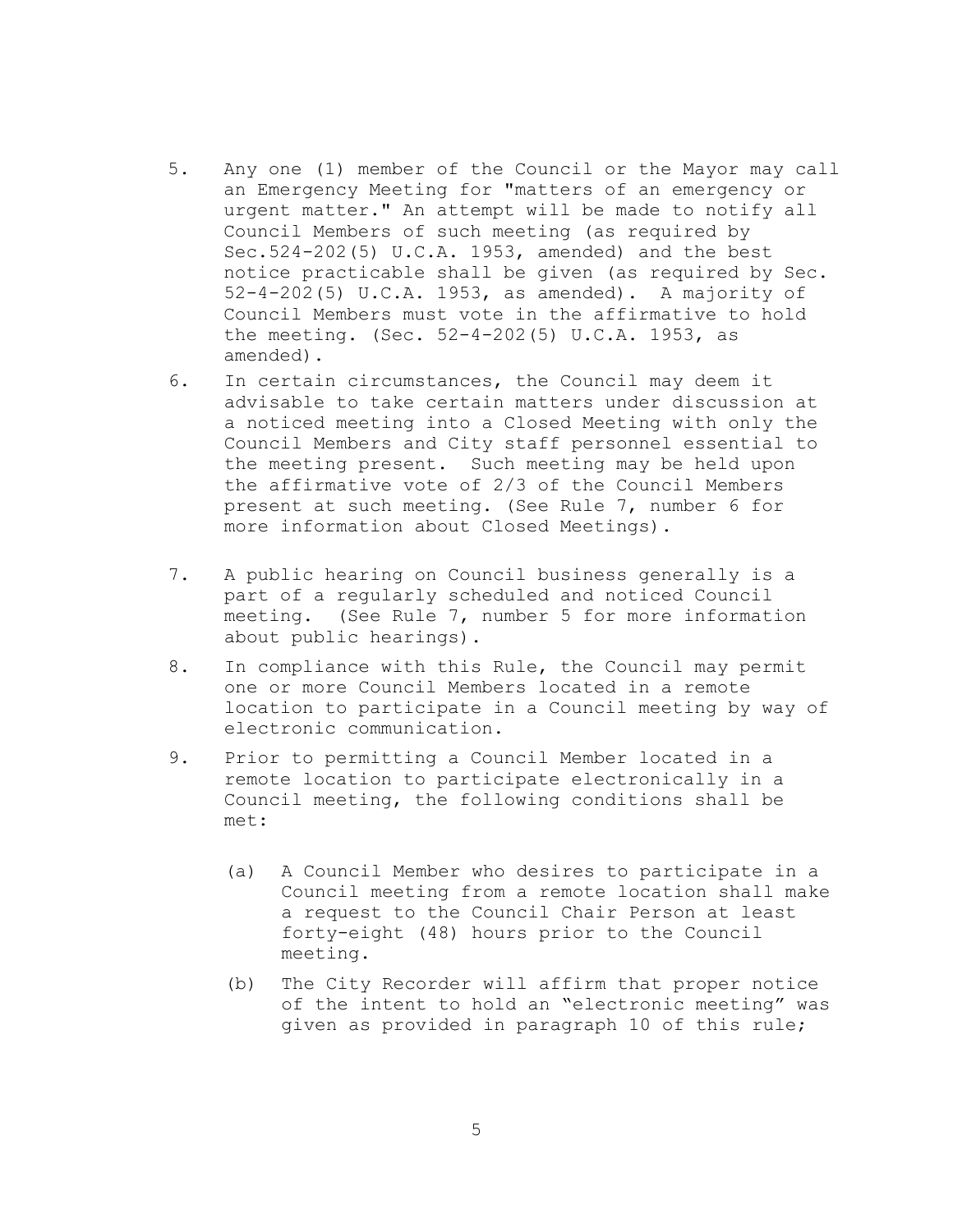(c) The City Recorder will verify that an electronic connection is available, at no substantial cost to the City, sufficient to allow the remotely situated Council Member(s) to hear the

discussion occurring in the Council meeting and to be heard in the; and

(d) Only one member of the Council must be in attendance at the anchor location, which shall be the Council Chambers at City Hall. Notwithstanding the forgoing, upon a written determination by the Council Chair that meeting with an anchor location presents a substantial risk to the health and safety of those who may be present at the principal location all members of the Council may join electronically and presence at the anchor location is not required. A quorum shall be present so long as at least four members of the Council participate.

10. Notice of the intent to permit one or more remotely situated Council Members to participate in a Council meeting electronically or to hold a meeting electronically without an anchor location will be made in accordance with the Open and Public Meetings Act ("the Act").

## Rule 4. Work Meetings

 $\mathbf{L}$ 

- 1. The Council may, at the call of any two Council Members or the Council Chair, sit in a work meeting for the purpose of further discussion or study of items already before the Council for action or for the purpose of discussing items of Council business. The Council Chair, or a Council Member designated by the Chair, shall conduct such meetings.
- 2. Notice of work meetings shall be in conformance with the Utah Open and Public Meetings Act and the agenda for such meetings shall be posted by the City Recorder. Only those items listed on the posted agenda will be discussed at a work meeting. All work meetings of the Council shall be open.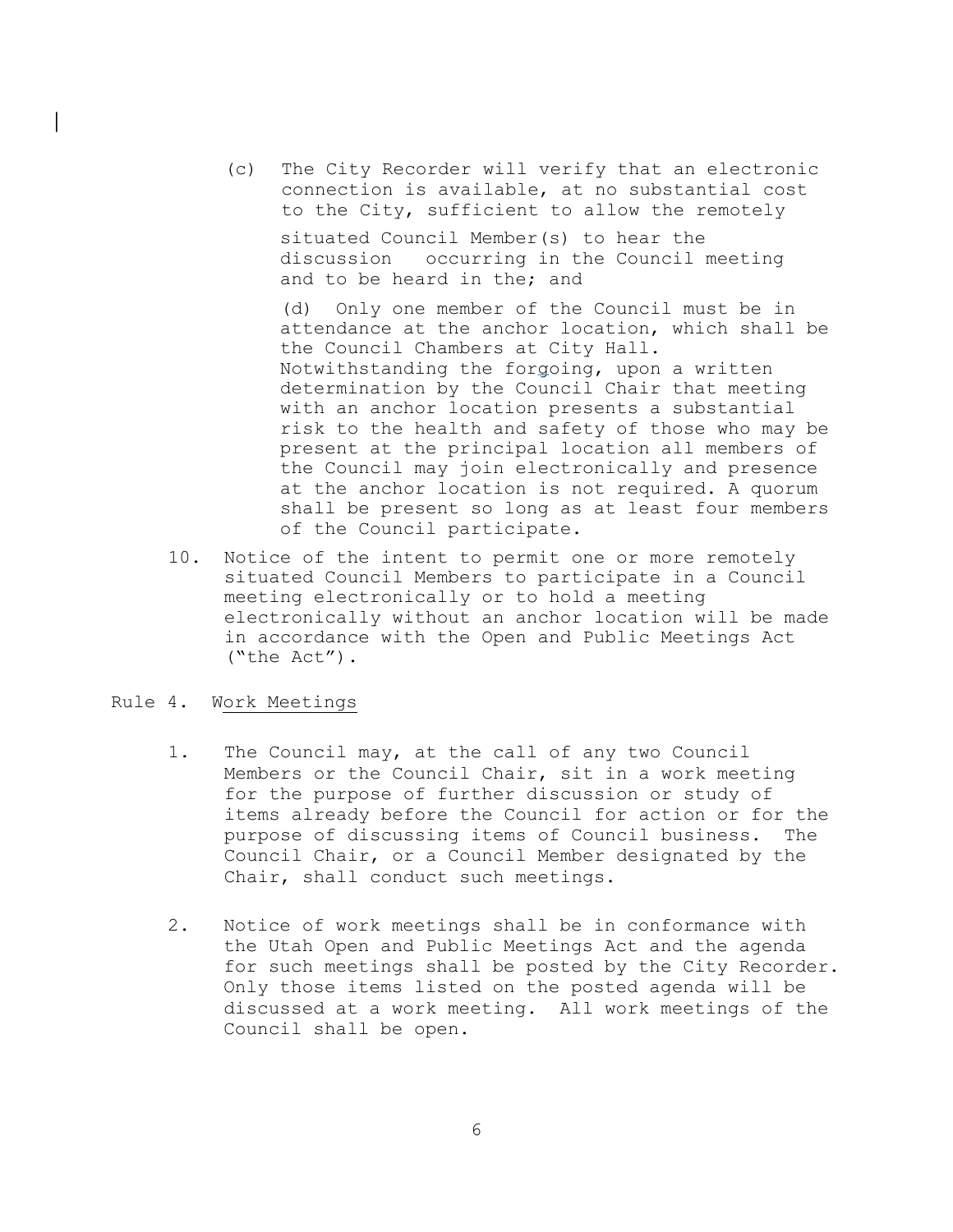- 3. After discussion, items will be referred to a future regular Council meeting to be considered under Unfinished Council Business or under the Consent Agenda if the matter is ready for final action, or to a future work meeting if the matter needs further work by the Council.
- 4. No action will be taken at a work meeting on items discussed during that meeting. However, the Council may suspend its rules to vote on matters under discussion. Suspension of the rules requires the affirmative vote of a majority of the Council Members.
- 5. Work meetings may be used for the purpose of special presentations, such as instructions on emergency preparedness, introduction to and discussion about pending or expected Council meeting agenda items, reports from elected officials, etc. Work meetings also will be used to discuss Council procedures, to set yearly Council meeting dates and to elect Council Chair and Vice-Chair.
- 6. During a work meeting the Council Members and the Mayor may sit around a conference table, rather than at the podium, to provide a more informal atmosphere and to allow a freer exchange of ideas.

## Rule 5: Minutes of the Council - Recordings

- 1. The City Recorder shall keep the minutes of the proceedings of all open City Council meetings or any meeting during which official action of the Council is taken.
- 2. Within thirty days of the open meeting, the City Recorder shall present the draft minutes to the Council for final approval by the Council. When convenient and possible, the Council shall approve, amend or reject the minutes at its next meeting. Minutes which are submitted for approval, but upon which action is not taken within thirty days, shall be deemed approved and stand as proposed. Draft minutes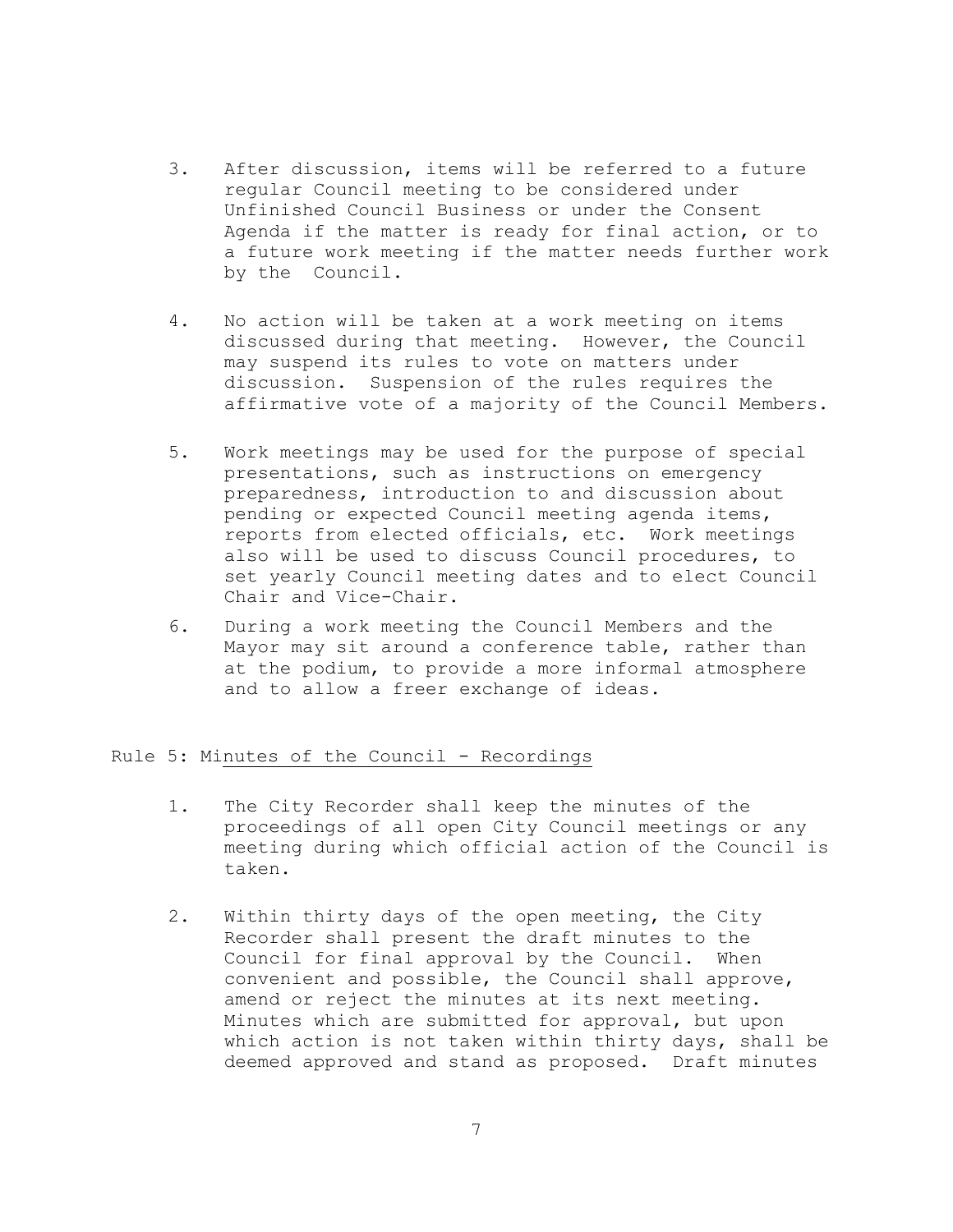are public records, and must be clearly designated as "draft" minutes on any copy provided to the public.

 $\mathbf{L}$ 

- 3. Except for closed meetings to exclusively discuss the character, professional competence, or physical or mental health of an individual, or for discussion regarding deployment of security personnel, devices, or systems (see UCA 52-4-206(1) and (6)), upon request by any Council Member, the City Recorder may also keep minutes of closed meetings. Minutes and recordings of closed meetings shall be designated as protected records, pursuant to the Utah Government Records Access and Management Act.
- 4. The minutes of all meetings will include the time and date, the names of those speaking, reflect the essence of the proceedings and the perceived intent of the person speaking and will not necessarily be a verbatim transcript. Where necessary, as determined by the Council to accurately reflect the proceedings, a specific and/or verbatim transcript of the proceedings will be included in the minutes. If a Council Member, the Mayor, a citizen or any other person wishes something to be entered verbatim into the minutes, a written copy of such entry will be provided to the City Recorder. Minutes may not be amended to include information which was not a part of the meeting.
- 5. The City Recorder shall make and keep an audio or audio-visual recording of all meetings, unless excepted pursuant to state law. The recording shall be made and kept in a format conducive to long-term storage. Recordings of open meetings shall be available to the public for inspection or purchase within three (3) business days of the Council hearing.

## Rule 6: Order of Business and Organization of Council Agenda

- 1. The Council will consider business in the following order:
	- A. Opening Ceremonies:
	- (1) Welcome/Introductions Acknowledge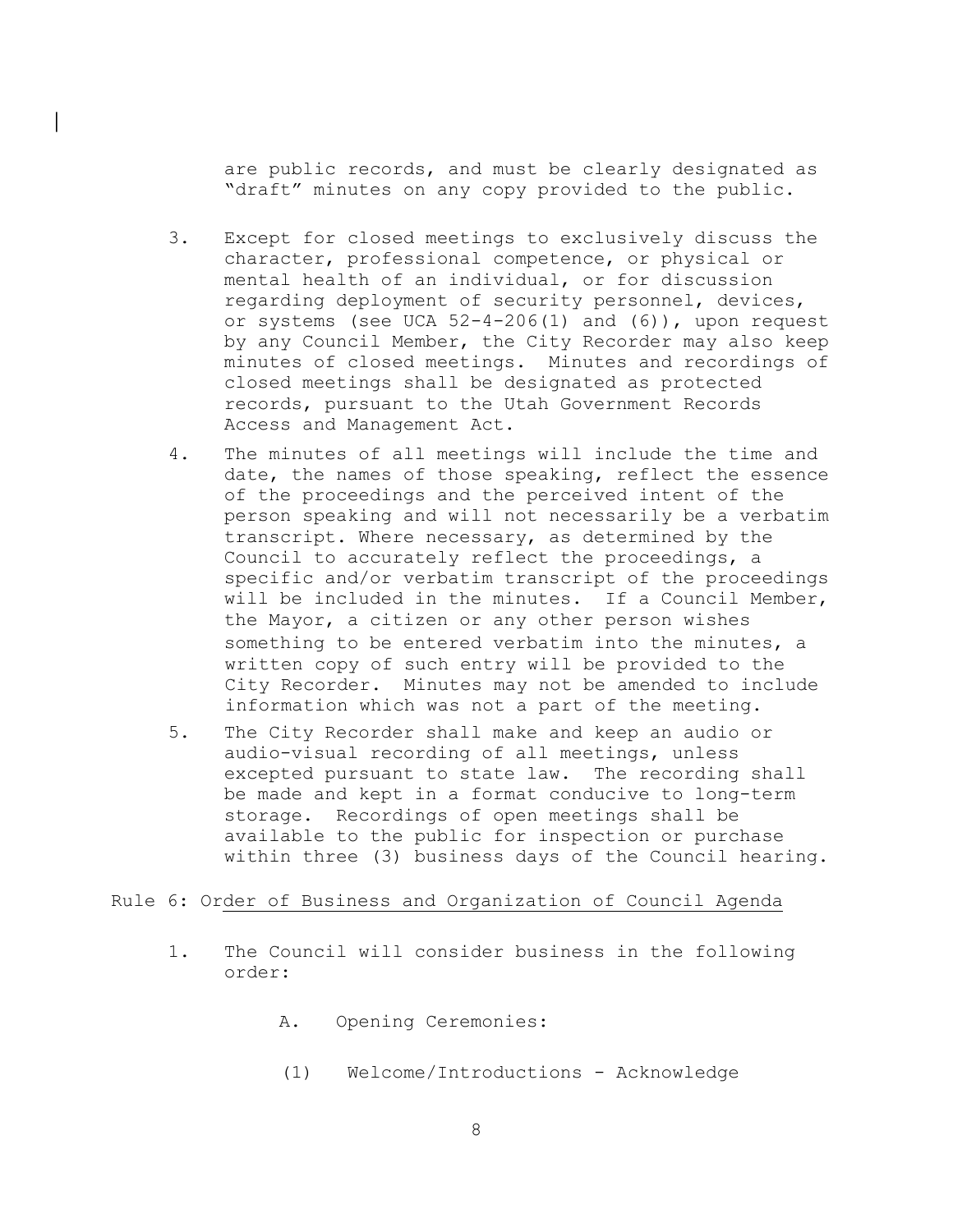Visitors

- (2) Serious Moment of Reflection/Pledge of Allegiance
- (3) Special recognitions
- B. Approval of Minutes
- C. No Action Comments
- (1) Scheduling
- (2) Citizen Comments/Questions
	- (a) Response to Comments/Questions (at discretion of Conducting Council Member)
- (3) Mayor
- (4) City Attorney
- (5) City Council Members
- (6) Information (must be listed on Agenda)
- D. Action Items
- (1) Consent Agenda
- (2) Unfinished Council Business
- (3) New Council Business
- E. Public Hearings
- F. Closed Meeting
- 2. The conducting Council Member, by polling the Council Members, may, by affirmative consensus, proceed out of order to any order of business or return to an order already past. If two or more Council Members oppose, the original agenda will be followed.
- 3. An item which appears on New Council Business may be referred to (a) the Consent Agenda for final action, (b) Unfinished Council Business for further discussion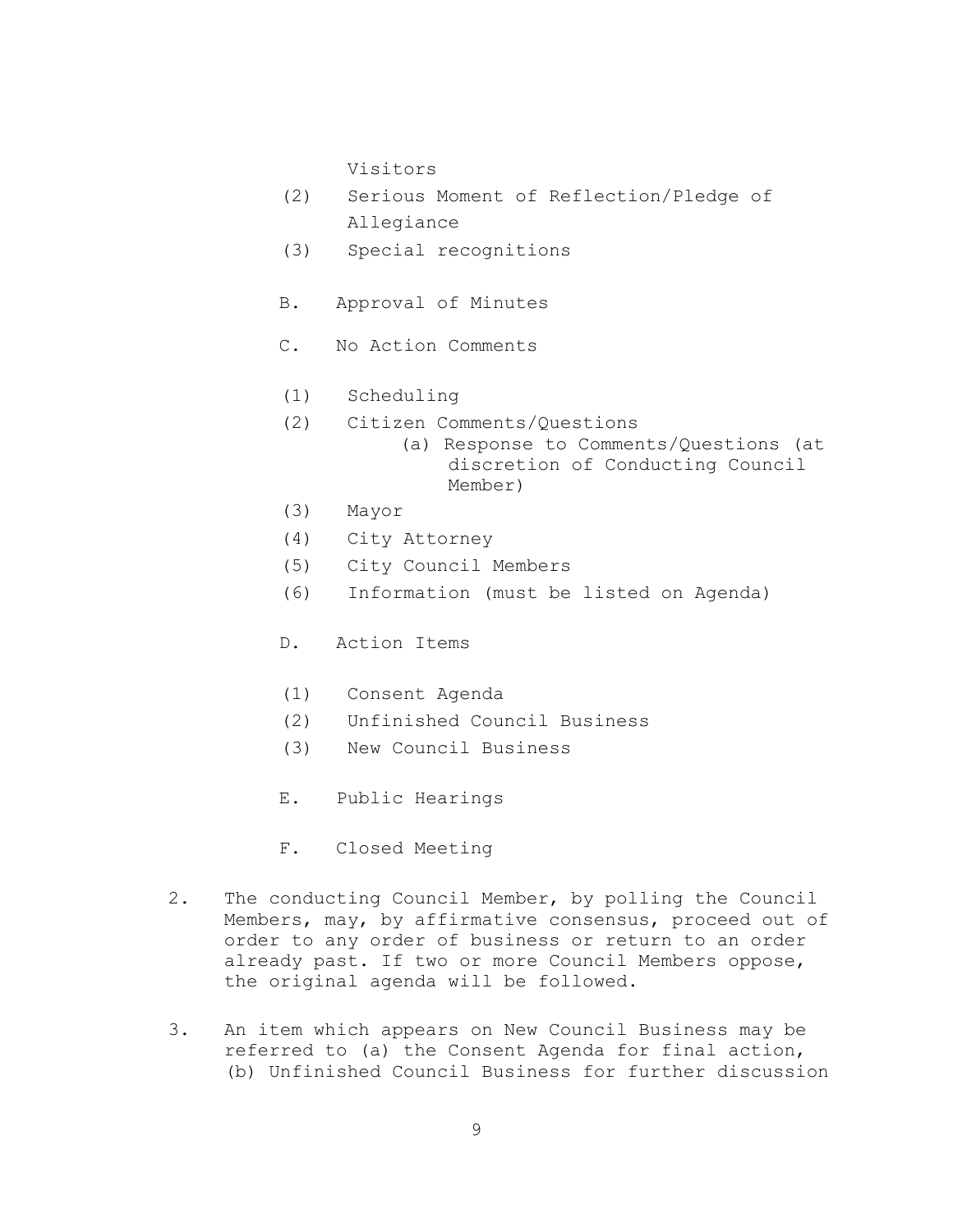or action, (c) a work meeting of the Council for further study, or (d) a future meeting for a public hearing, if required.

 $\mathbf{L}$ 

The Council may suspend the rules to vote to adopt on first reading if immediate action is necessary, or otherwise deemed appropriate. Suspension of the rules requires the affirmative vote of a majority of the Council Members. See Rule 17 for more information about suspension of the rules.

- 4. An item may be placed on the Consent Agenda after discussion at a work meeting for the next regular meeting, or may be placed on the agenda for a regular meeting on the same date as the work meeting, so long as it is done in compliance with state law.
- 5. Matters appearing on the Agenda may be discussed by the Council prior to any motion being made.
- 6. All open meetings of the Council shall be open to the public. Any Council Member, administrative staff or member of the public may request time to discuss matters of City business or to place an item on the agenda. Request for time to discuss a matter shall be made to the Chairperson with sufficient time for it to be placed on an agenda in compliance with state law, and whenever practical, shall be scheduled by the Chairperson for the first available regular or work Council meeting.

## Rule 7. Conducting of Meetings and Agenda Definitions

The Chairperson shall serve as Conducting Council Member for special, emergency or work meetings, or the Chairperson may designate another Council Member to conduct.

Each Council Member, other than the current Chairperson, shall conduct at regular Council meetings for a period of one month, not less than once per year nor more than twice per year, progressing in order from the representative for District #1 to the representative for District #5. At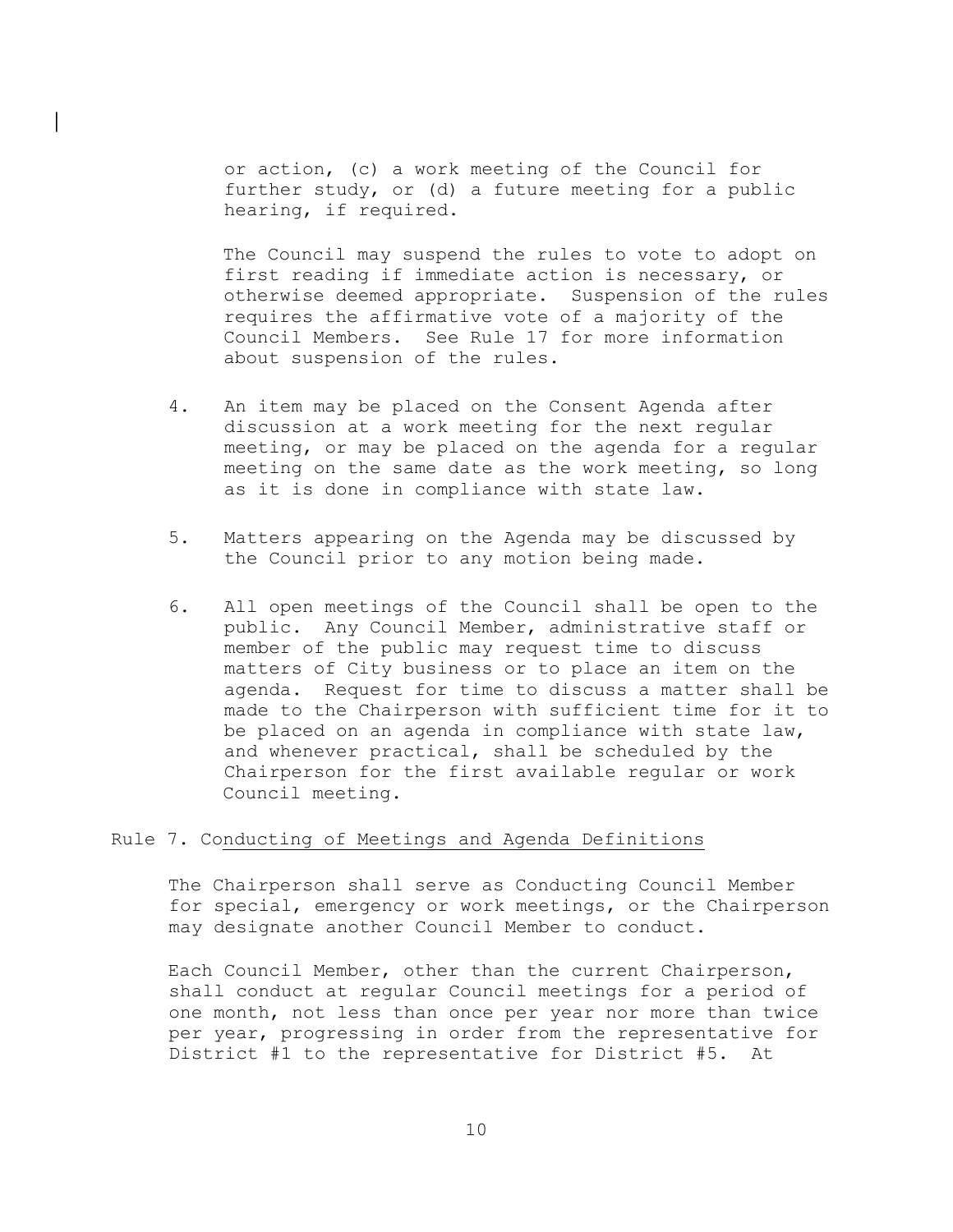large representatives shall rotate after the District seats in alphabetical order.

The powers of the Conducting Council Member shall be limited to conducting the regular meetings of the Council only.

The Conducting Council Member will sit at the center of the podium, with the Council Chairperson at his or her right and with the Council Vice-Chair at his or her left.

The following steps are detailed to coincide with the form of the Agenda (as discussed in Rule 6 above) when conducting a regular Council meeting:

- 1. Opening Ceremonies.
	- (a) Welcome/Introductions Acknowledge Visitors. The Conducting Council Member will strike the gavel, call the meeting to order, welcome those in attendance and acknowledge visitors.
	- (b) Serious Moment of Reflection/Pledge of Allegiance. Council Member assigned to give the serious moment of reflection will announce the name of the person scheduled to present the serious moment of reflection, the person's connection to the City and the general nature of the presentation, for example, a prayer, supplication, inspirational thought, inspirational reading, a moment of silence or other appropriate activity, or in the absence of such a presenter, shall announce that he or she shall present the serious moment of reflection. Following the serious moment of reflection, the Council Member will ask the audience to rise for the Pledge of Allegiance and lead the Pledge. As more particularly set forth in Rule 21, any community member may volunteer to present the serious moment of reflection.
	- (c) Special Recognitions. Occasionally, ceremonial tasks are performed at the beginning of the Council meeting. Normally, such items do not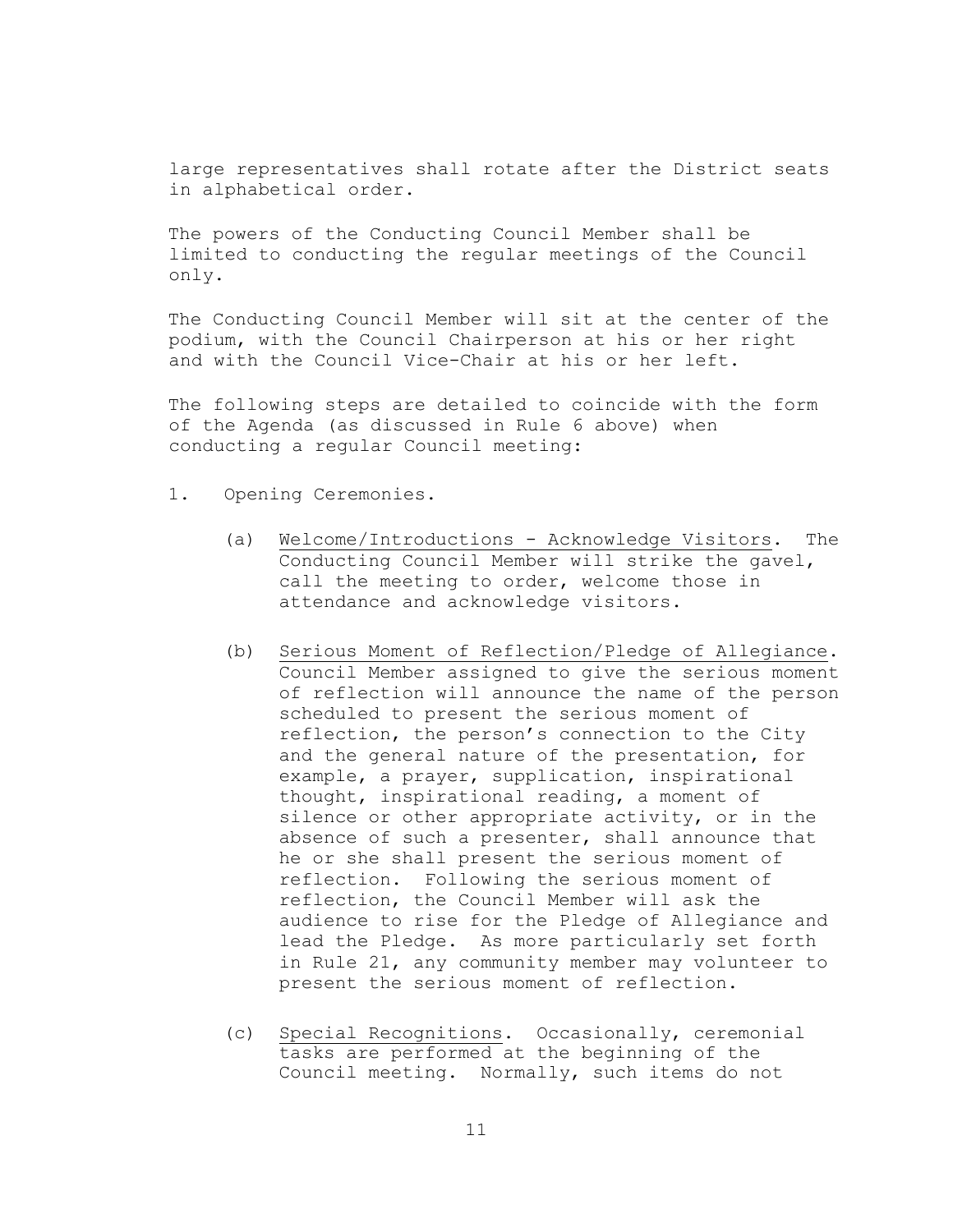require a motion and very seldom require discussion. Resolutions of Appreciation do require a motion to adopt, a second, and a vote.

2. Approval of Minutes. The next agenda item is approval of the Minutes of preceding meeting(s). The Conducting Council Member will ask if there are any changes or corrections. When changes and corrections have been made, the Conducting Council Member will ask for a motion and second to adopt the minutes as corrected, and a voice vote will be taken. Once the minutes have been adopted pursuant to a vote by the council, no alterations can be made and they are the official record of the meeting.

 $\mathbf{L}$ 

- 3. No Action Comments. The Conducting Council Member will not need to ask for a motion concerning any items listed under this section of the Agenda. However, any Council Member can make a request to schedule an item to appear on a future Agenda as an "Action Item."
	- (a) Scheduling. The Recorder will inform those in attendance of up-coming events, meetings, etc., in the community which may be of interest to the citizens.
	- (b) Citizen Comments/Questions. Time shall be made available for anyone in the audience to the Council and/or Mayor concerning matters pertaining to City business. Sign-up cards for Citizen Comments shall be made available to attendees at all regular meetings to gather names and addresses for the Recorder's purposes. Persons who sign such cards ahead of time may be given priority to speak.

(1) When a member of the audience addresses the Council and/or Mayor, he or she will come to the podium and state his or her name and city/town in which they reside. Individuals will be asked to limit their remarks/questions to five (5) minutes each. Comments shall be civil in decorum. All comments shall be directed to the Mayor and City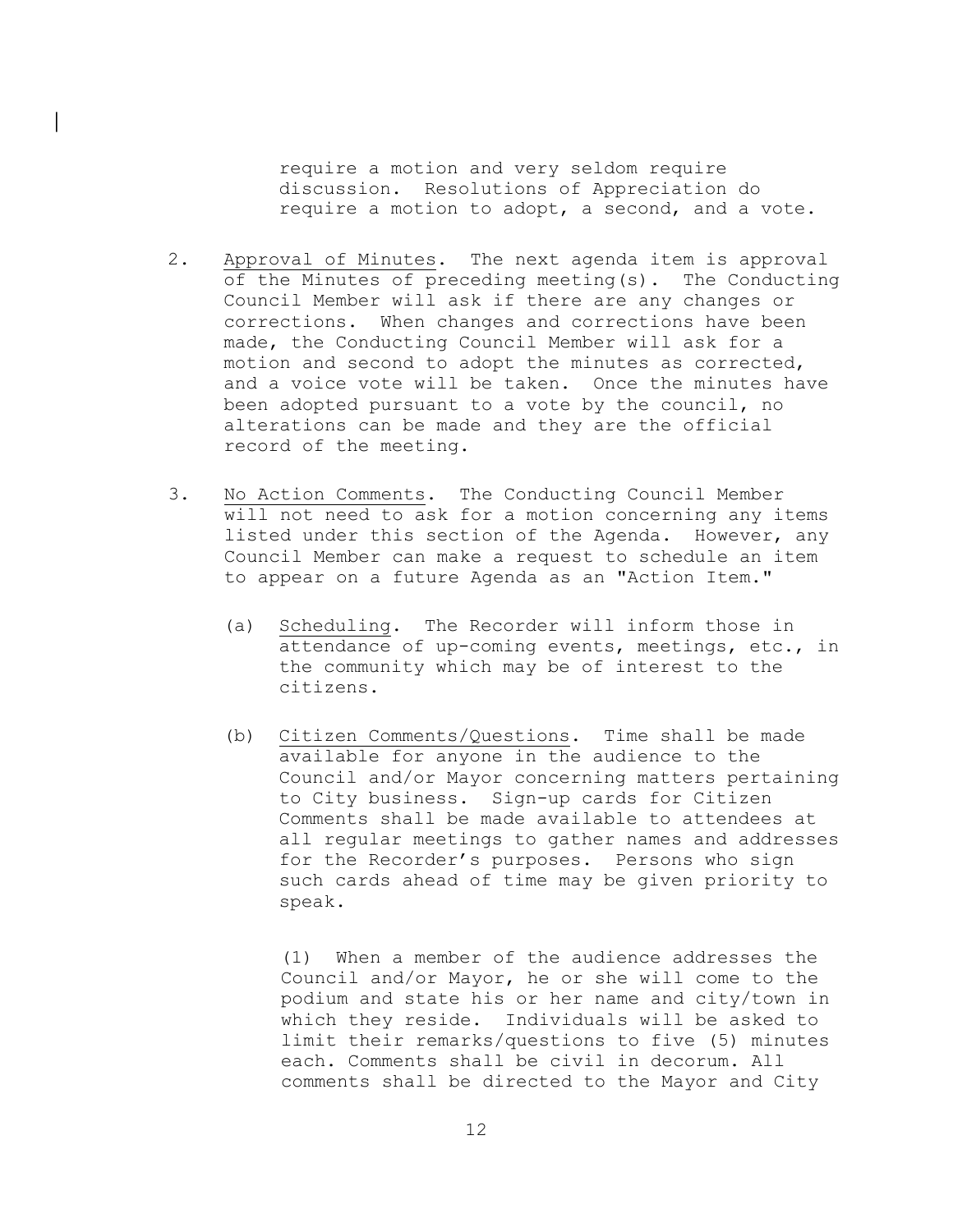Council. During the comment period, no person shall be allowed to comment more than once. Speakers should not expect any debate or dialogue with the Mayor, City Council or City Staff during the meeting.

(2) In meetings during which numerous individuals wish to comment, the time for all citizen comments may be limited to three (3) minutes each, at the discretion of the Conducting Council Member. The Conducting Council Member shall have discretion as to who, if anyone, may respond to a comment/question. In all cases the criteria for response will be that comments/questions must be pertinent to City business, that there are no argumentative questions and no personal attacks. Some comments/questions may have to wait for a response until the next regular Council meeting, or may be referred to the Mayor's office to receive information from or input by staff. The Conducting Council Member (or another individual assigned on their behalf) will inform a citizen when he or she has used the allotted time.

(3) Citizen comments regarding specific matters on a Council meeting agenda may be postponed until later in the regular Council meeting in order to be heard following the presentation of the specific business item at the discretion of the Conducting Council Member.

(4) Citizens who are not able to personally attend a meeting may present written comments, addressed to the City Council and/or Mayor, to the City Recorder at least two (2) hours prior to the meeting. Written comments must be civil and conform to the same rules as all other public comments. Written comments may be delivered to the City Recorder via letter or electronic mail and should be labeled as "written comment" for a particular meeting. Appropriately labeled and timely received written comments will be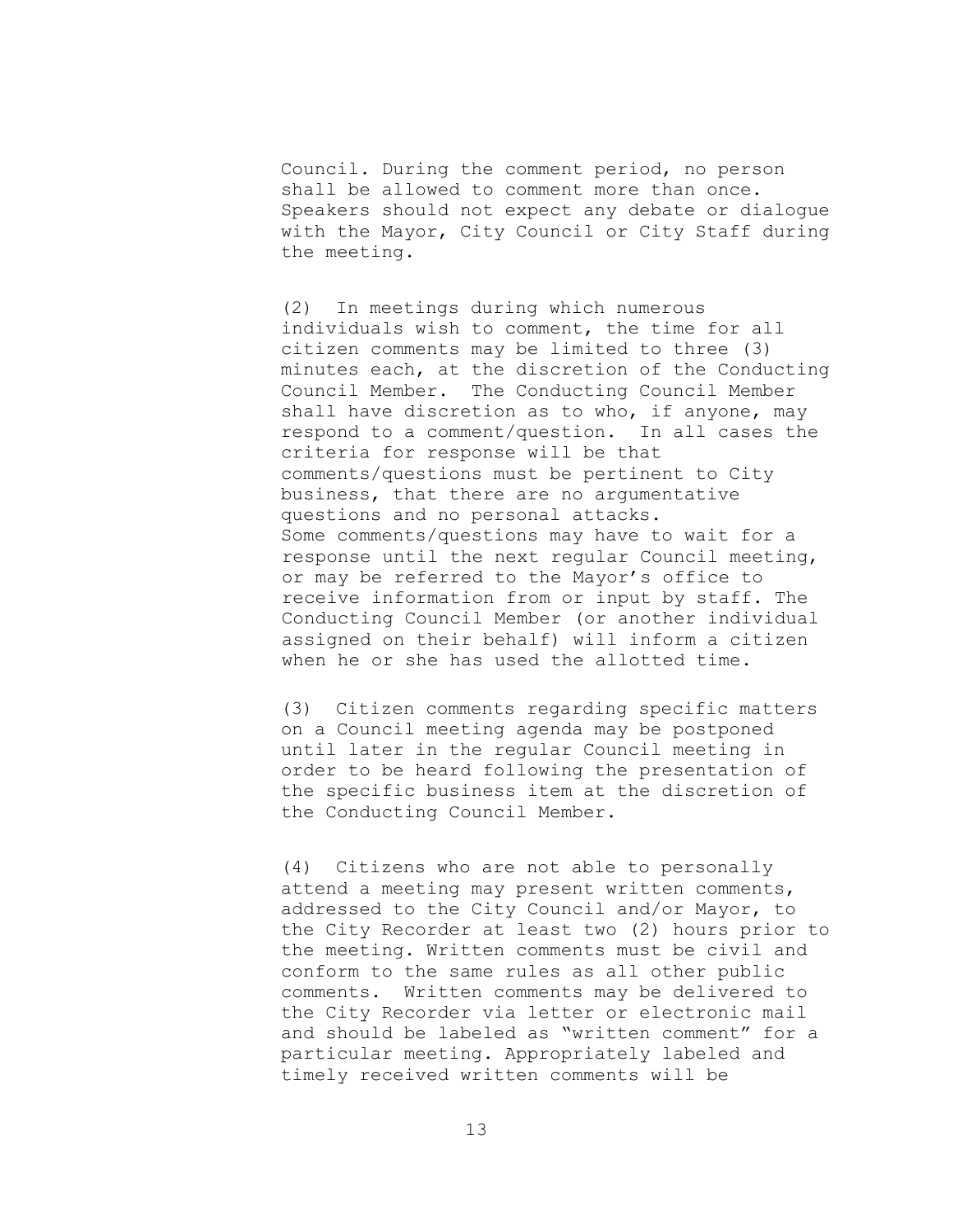distributed to all Council members and attached to the written minutes of the meeting. Council members and/or the Mayor may, in their discretion, reference the receipt of particular written comments. In no event is there a guarantee that written comments will be read verbatim or otherwise referred to during the council meeting.

 $\mathbf{L}$ 

(5) Grievances by City employees must be processed in accordance with adopted personnel rules.

- (a) Mayor. The Mayor will have the opportunity to address the meeting and inform the Council and the audience of any matters the Mayor desires to present which do not require action of the Council, such as community events, letters from citizens, happenings within the City, etc.
- (b) City Attorney. The City Attorney will have the opportunity to address the meeting and inform the Council of any matters which do not require action of the Council.
- (c) City Council Members. Each Council Member likewise will have the opportunity to address the other members of the Council, the Mayor and the audience.
- (d) Information. Items may be placed on this portion of the agenda and presented by the Mayor, City Council Members, City staff, citizens, etc. Items presented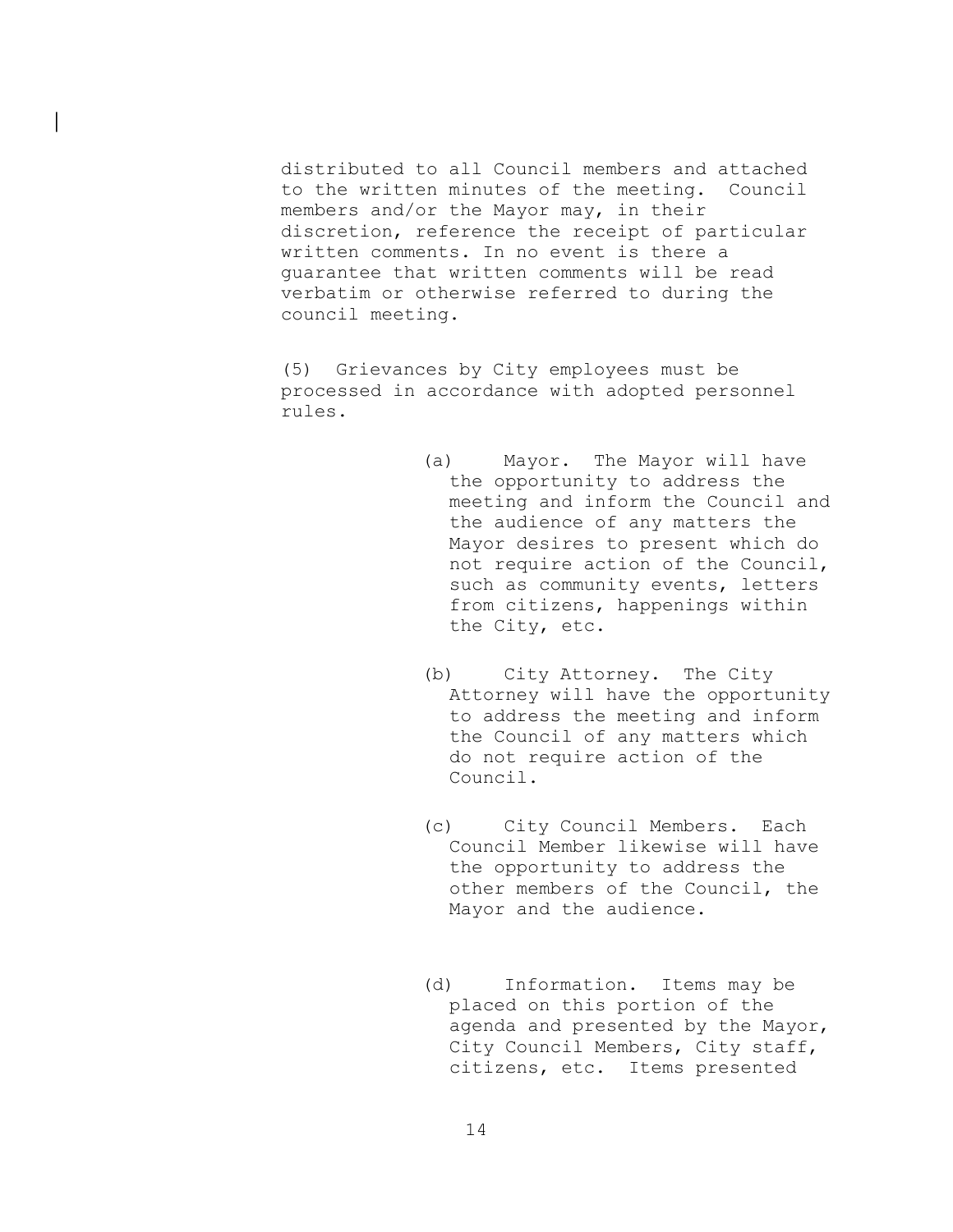are for information only, but must be listed on the printed Agenda for the meeting. The Council will decide what further action, if any, it desires. Information items shall be limited to ten (10) minutes. Lengthier presentations shall be scheduled for a work meeting.

- 4. Action Items. The Conducting Council Member will ask for a motion on any items listed under this section of the Agenda after discussion, as needed, has concluded.
	- (a) Consent Agenda. As a courtesy, the Conducting Council Member should ask if there are any questions concerning the "Consent" items. The Conducting Council Member should identify and briefly explain the items on the Consent Agenda to all those present at the meeting. The Consent Agenda, generally, shall consist of matters which require no further discussion or which are routine in nature. Usually, all items on the Consent Agenda shall be adopted by a single motion, second and vote. However, prior to the motion to adopt the Consent Agenda, a Council Member may have an item removed from the Consent Agenda without a motion to Unfinished Council Business for further discussion. Items moved to

the Unfinished Council Business agenda will be addressed in that section of the agenda ahead of agenda items listed for discussion.

A motion, second and vote will be called for the adoption of items remaining on the Consent Agenda.

(b) Appointments by the Mayor. The Mayor or a designee will introduce a candidate who is subject to appointment to the Council initially in a work meeting. The Council shall be provided with the resume of any candidate who is subject to appointment prior to the work meeting in which he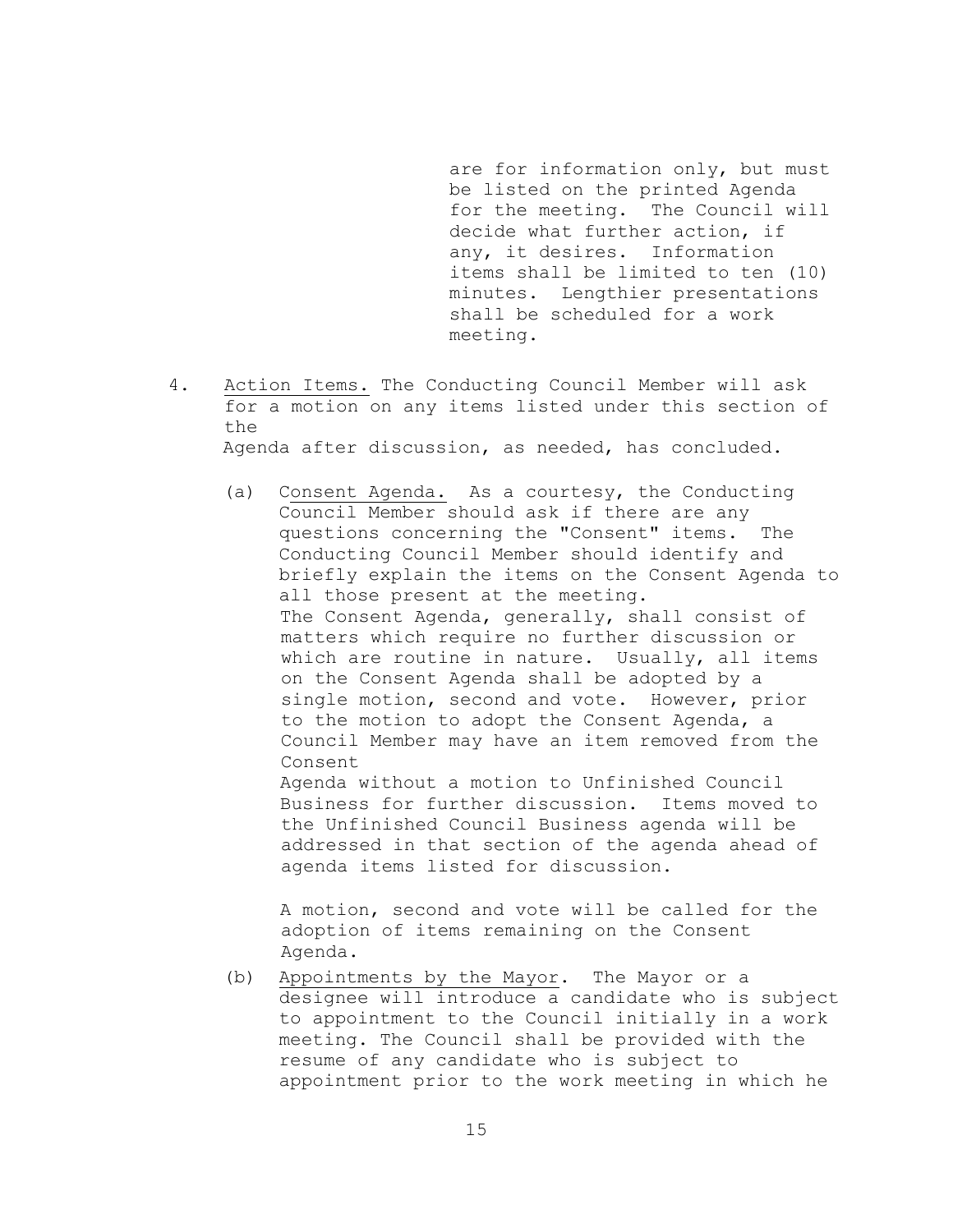or she is introduced. The Council may pose questions to the candidate or request further information from the administration at the work meeting. The conducting Council Member may elect to poll the Council members during the work meeting to determine whether there is Council support for a candidate's appointment. The matter may then be referred to a future work meeting or regular meeting for further action by the Council. Advice and consent of the Council requires a majority vote.

 $\mathbf{L}$ 

(c) Unfinished Council Business. The Unfinished Council Business section shall consist of those items which have received a first reading in a prior regular Council meeting or a work meeting. All items on Unfinished Council Business are subject to further discussion. After discussion, any Council Member may make a motion to vote, such motion to be seconded and a vote taken on these items.

The purpose of the Unfinished Council Business portion of the agenda is to finish the items that appear thereon.

(d) New Council Business. The New Council Business section is defined as the introduction or first reading of items on the Council's agenda. New Council Business items shall have a Council Member, Mayor, staff, or presenter's name listed next to each item as the sponsor of the item. Items are dealt with individually.

Matters which are before the Council requiring decision of the Council will first be presented to and discussed by the Council. No New Council Business item shall receive Council action unless, at the discretion of the Council Chairperson, the item is deemed an emergency, or if immediate action is desirable, and the Council chooses to vote on the item. (See Rule 17, Suspension of the Rules.) Any Council Member can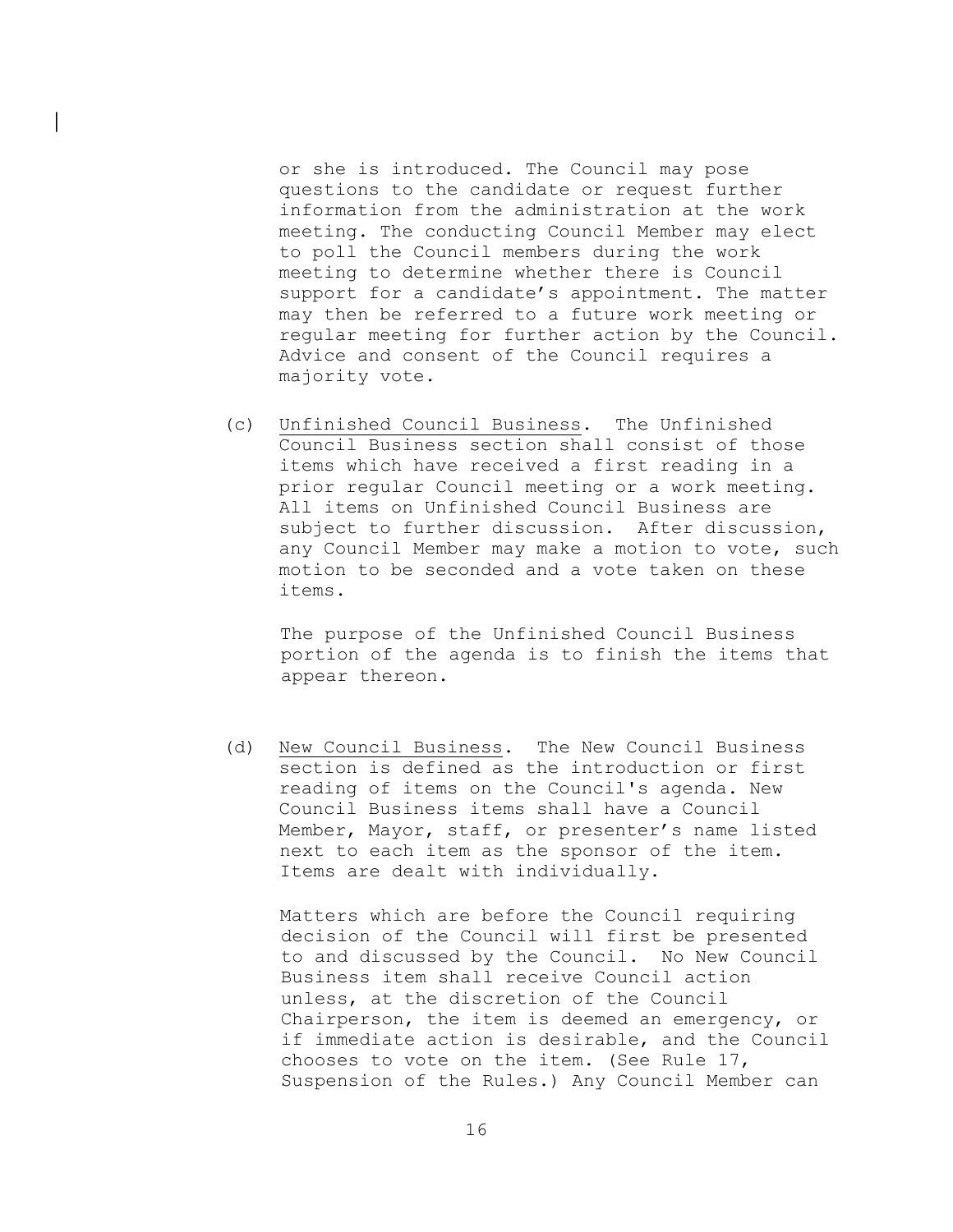request deferral of an item on the New Council Business section.

After discussion, all New Council Business items not designated emergency shall be referred by a motion and a second to a work meeting or to a future Council agenda for further action.

5. Public Hearings. A public hearing generally is a part of a regularly scheduled and noticed Council meeting.

Public Hearings shall consist of those items for which the Council would like to receive public input. Such hearings shall include, but not be limited to, those requiring legal advertisement under State of Utah law.

When a public hearing is held, a member of the City staff having knowledge about the issue will first present information on the issue and answer questions. Then, all parties interested in addressing the issue are invited to speak before any discussion is held by the Council and before motions are made. Each individual who speaks will state his or her name and address before proceeding.

After all individuals have spoken, the Conducting Council Member will close the public hearing. The City Council then proceeds with its discussion on the matter. When discussion by the Council is finished, a motion is made and seconded concerning the item. The Council will vote to (a) table action until a future specified meeting date, (b) take it to a work meeting for further discussion, or (c) take final action on the matter immediately after the hearing.

6. Closed Meeting. In certain circumstances, the Council may take certain matters under discussion at a noticed meeting to a Closed Meeting with only the Council Members and City staff personnel essential to the meeting present. Such meeting may be held upon the affirmative vote of 2/3 of the Council Members present at such meeting. (U.C.A. Sec. 52-4- 204(1)(a)(iii)).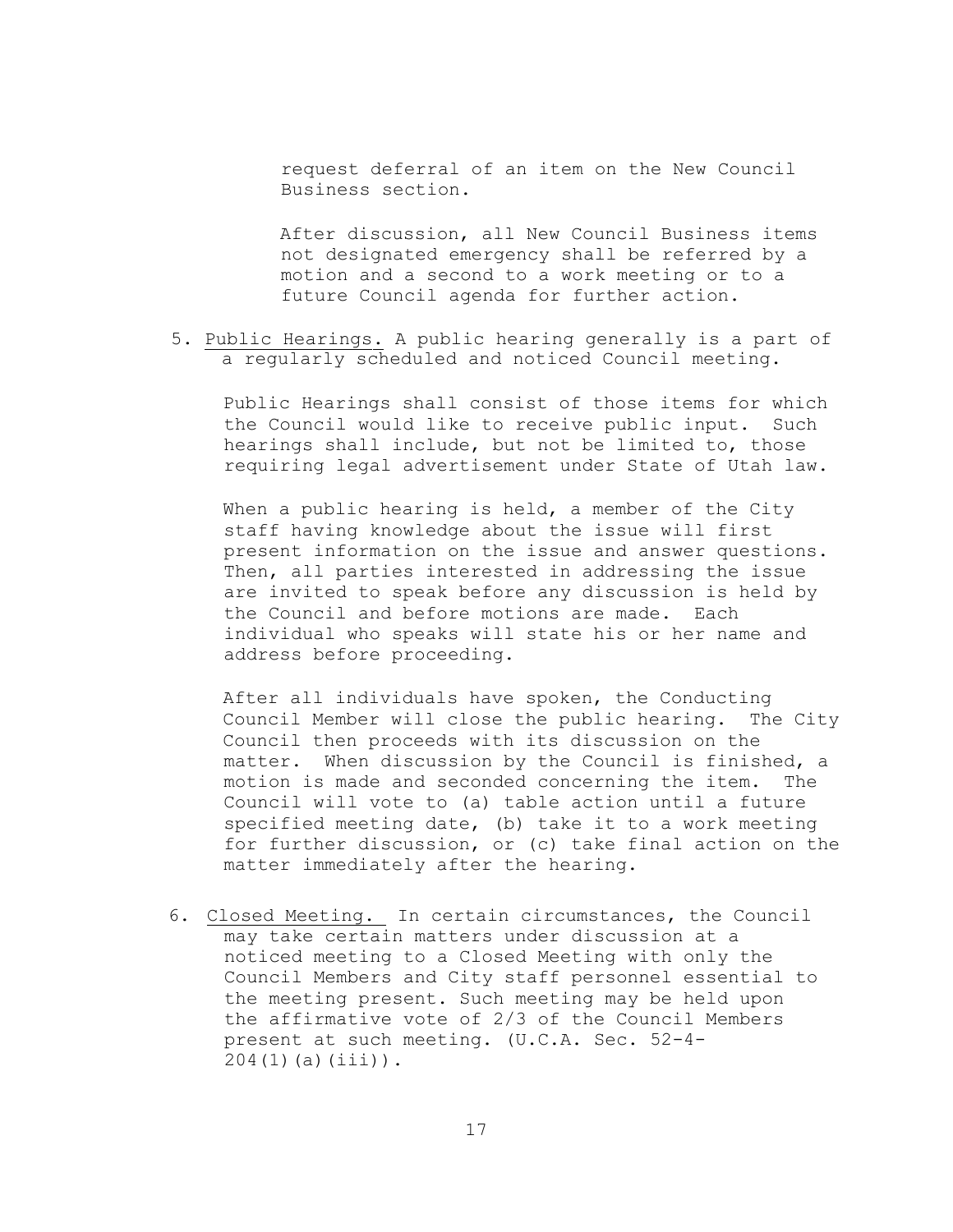Closed meetings may only be held for purposes deemed lawful under Utah State law, as provided in U.C.A. § 52-4- 205, as amended, which are:

 $\mathbf{L}$ 

- (a) Discussion of the character, professional competence, or physical or mental health of an individual;
- (b) Strategy sessions to discuss collective bargaining;
- (c) Strategy sessions to discuss pending or reasonably imminent litigation;
- (d) Strategy sessions to discuss the purchase, exchange or lease of real property, including any form of a water right or water shares, if public discussion of the transaction would disclose the appraisal or estimated value of the property under consideration, or prevent the public body from completing the transaction on the best possible terms;
- (e) Strategy sessions to discuss the sale of real property including any form of a water right or water shares, if:
	- (1) public discussion of the transaction would disclose the appraisal or estimated value of the property under consideration or prevent the public body from completing the transaction on the best possible terms;
	- (2) the public body previously gave public notice that the property would be offered for sale; and
	- (3) the terms of the sale are publicly disclosed before the public body approves the sale;
- (f) Discussion regarding deployment of security personnel, devices or systems; and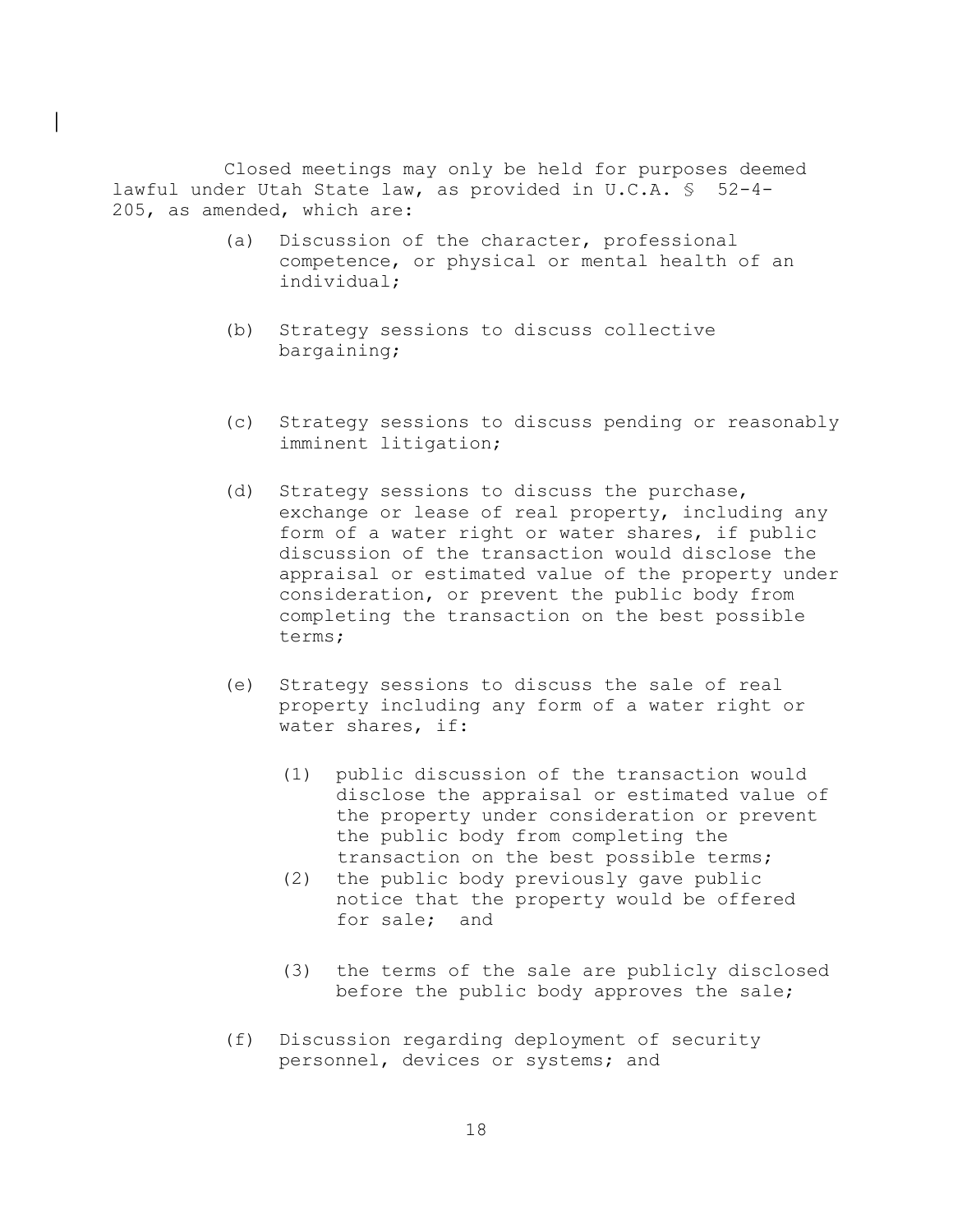(g) Investigative proceedings regarding allegations of criminal misconduct.

The reason for holding a Closed Meeting and the vote, either for or against the proposition to hold such a meeting, cast by each member by name, shall be entered on the minutes of the meeting. No ordinance, resolution, rule, regulation, contract, or appointment shall be approved in a Closed Meeting.

Unless a meeting is closed to discuss the character, professional competence, or physical or mental health of an individual or to discuss the deployment of security personnel, devices or systems, the City Council shall record the closed portion of the meeting, and may keep detailed written minutes that disclose the content of the closed portion of the meeting. Recordings and written minutes of closed meetings are protected records under Title 63G, Chapter 2, Government Records Access and Management Act (GRAMA) and unauthorized disclosure triggers criminal penalties.

If the City Council closes a meeting exclusively to discuss the character, professional competence, or physical or mental health of an individual, or to discuss the deployment of security personnel, devices or systems, the person presiding shall sign a sworn statement affirming that such was the sole purpose for closing the meeting.

Actions challenging the legality of a closed meeting are governed by U.C.A. § 52-4-304.

#### 7. Adjournment.

When all items on the Council agenda have been disposed of, a motion to adjourn is made, seconded and voted upon. The presiding officer may state: "If there is no further business, we'll stand adjourned." The gavel is struck and the meeting is over.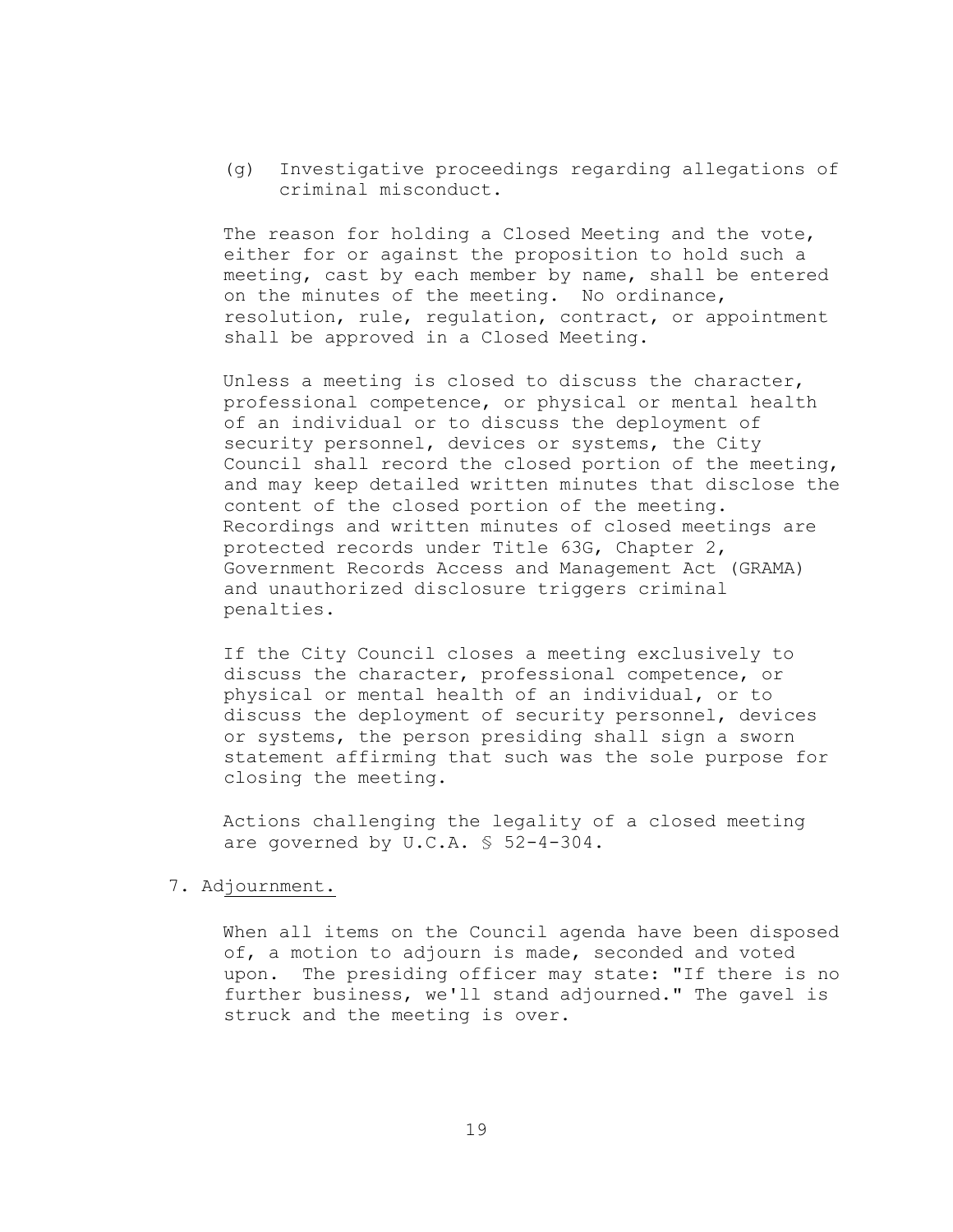#### Rule 8: Motions.

 $\mathbf{L}$ 

1. Matters appearing on the Agenda can be discussed by the Council prior to a motion being made. After a matter has been discussed by the Council, the conducting Council Member will ask for a motion on the matter, and a second to the motion. A motion on the matter shall not be made prior to the conducting Council Member's request for a motion on the matter. The conducting Council Member will (1) announce the author of the motion, (2) restate the motion, (3) announce who seconded the motion, (4) ask if there is a question on the motion, and (5) call for a vote on the motion.

If further Council discussion is needed on a motion, the author of such motion is allowed to speak first. All other Council Members are allowed to address the issue after that. The author of the motion is also allowed to make a summation.

The author of a motion may amend or withdraw that motion before it has been voted on.

After a motion has been stated by the conducting Council Member, that motion belongs to the Council and it requires a majority vote to withdraw it. However, the author of a motion may withdraw it unless another Council Member objects.

A motion is lost or rejected which fails to receive a "second."

2. A Council Member may make a motion to reconsider an item already voted on during the same or at the immediately preceding meeting if new information or a changed situation makes it appear that a different result might reflect the true will of the Council. A motion to reconsider must be made by a member present and voting on the prevailing side of the original motion and shall require the affirmative vote of a majority of the Council Members. Any action taken by the Council shall not be reconsidered at any special meeting unless the number of members of the Council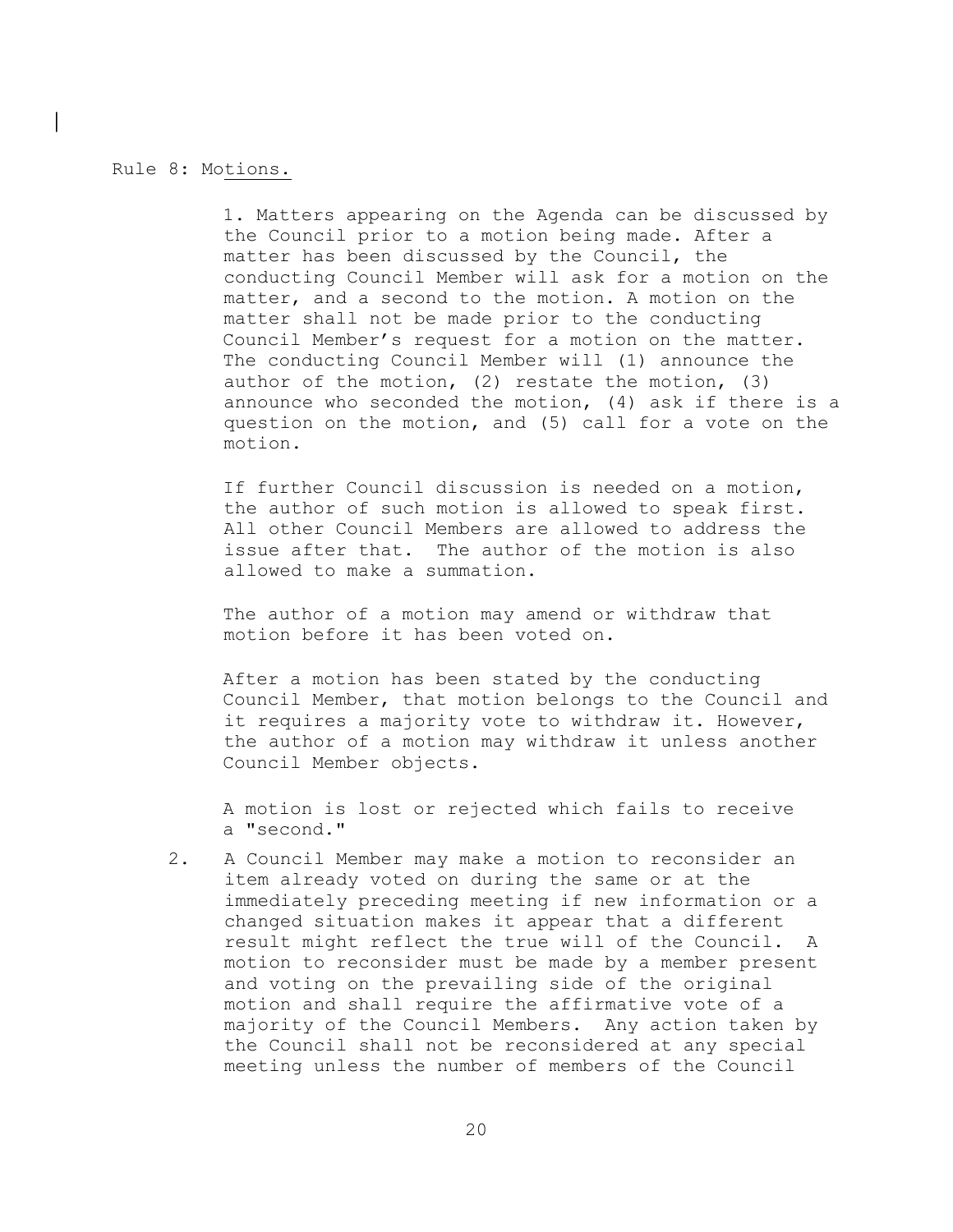present at the special meeting is equal to or greater than the number of members present at the meeting when the action was approved or disapproved.

An item to be reconsidered shall appear on the unfinished business portion of the agenda and shall be identified as "Reconsideration of ... (the title of the matter previously voted upon)." Discussion of the substance of matter to be reconsidered shall occur only after a motion to reconsider has been successfully approved by a majority of the Council present and voting.

- 3. A motion to rescind may be used to strike out an entire motion, resolution, rule, bylaw, section, or paragraph that has been adopted at some previous time. A motion to rescind may be applied only to a motion on which the vote was affirmative.
- 4. Other than the main motion, the most common motion used by the Council is a motion to amend. The intent of an amendment is to modify the original motion by inserting, adding to, striking out, and striking out and inserting language in the original motion. A motion to amend a main motion should relate to the same subject as the main motion. This ensures that the

Council will vote on one matter at a time.

A motion to amend should not have as its intent a reversal of the main motion. For example, if the main motion is to adopt an ordinance, it is not a proper motion to submit an amendment to "not" adopt the ordinance.

Substitute motions are a type of amendment motion. The difference is the striking out of an entire paragraph or more from the motion or ordinance, and substituting different language.

Amendments to the main motion are discussed and voted on before the main motion. Only the amendment is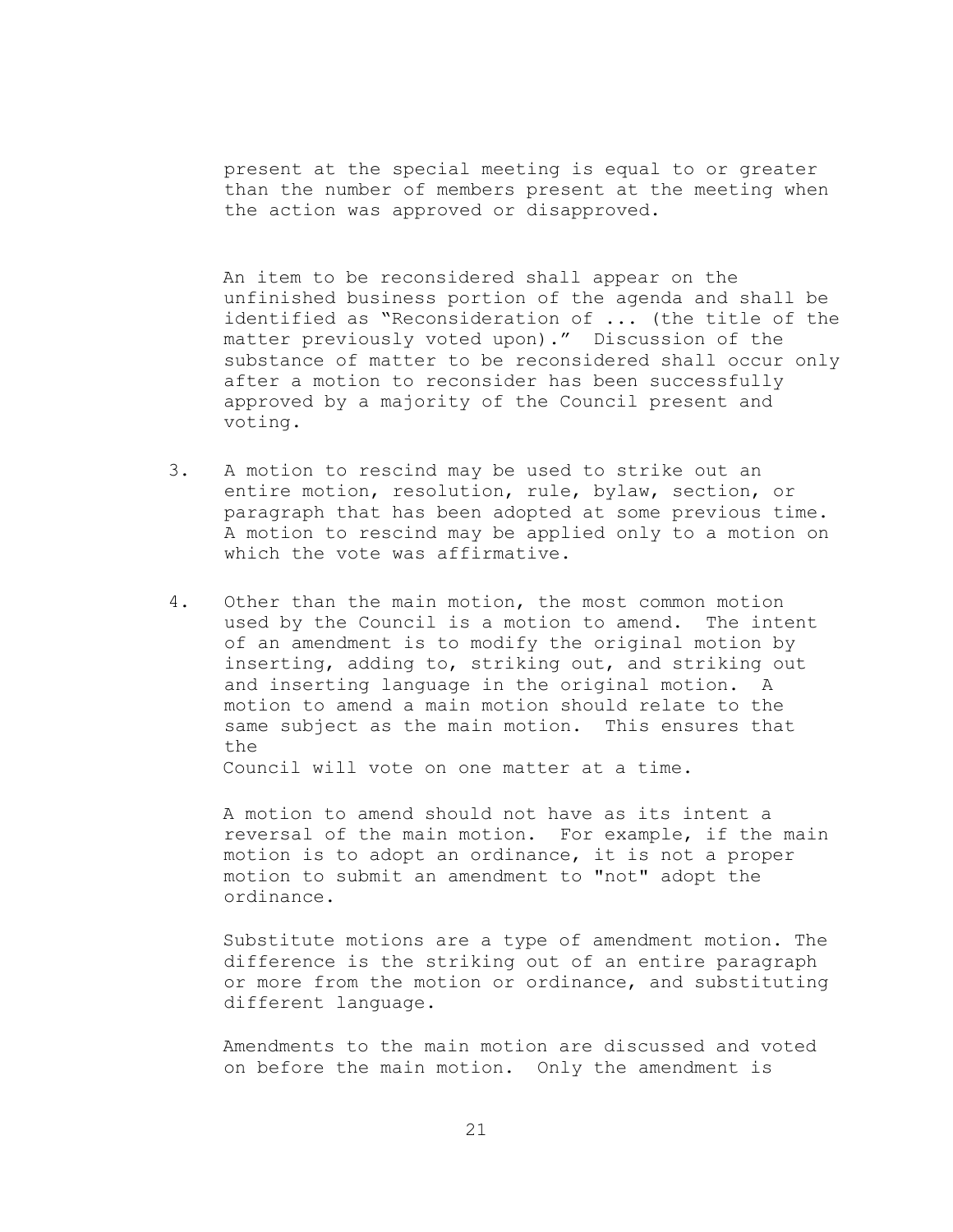discussed - not the main motion. If the amendment fails, then discussion and voting on the main motion, as originally stated, follows. If the amended motion passes, the amended motion becomes the main motion. The Conducting Council Member will proceed with an amendment motion in the same manner as a main motion. In conducting a Council discussion on an amendment motion, the author of such motion is allowed to speak first. All other Council Members are allowed to address the issue after that. The author of the amendment motion is also allowed to make a summation.

 $\mathbf{L}$ 

Any Council Member may move to amend any proposed ordinance or proposed resolution; provided, however, that no amendment shall change the original purpose.

Any amendments to a proposed ordinance or proposed resolution recommended by a committee of the Council shall be made to the appropriate document prior to its appearing on the Consent Agenda. Such amendment will be noted in the Council minutes.

5. The Council may move to table a motion. The purpose of tabling a motion is to delay action until later in the same meeting. When a matter is tabled, it takes all subsidiary motions with it (e.g., amendments) to the table. A matter should be tabled no longer than necessary.

The Council may move to continue a motion. The purpose of continuing a motion is to delay action until a future date. A continued motion is preferably scheduled for discussion at the next available regular or work meeting of the Council so that action can be taken as soon as possible.

- 6. The following procedural motions shall require the affirmative vote of a majority of the Council Members present:
	- (a) To adjourn;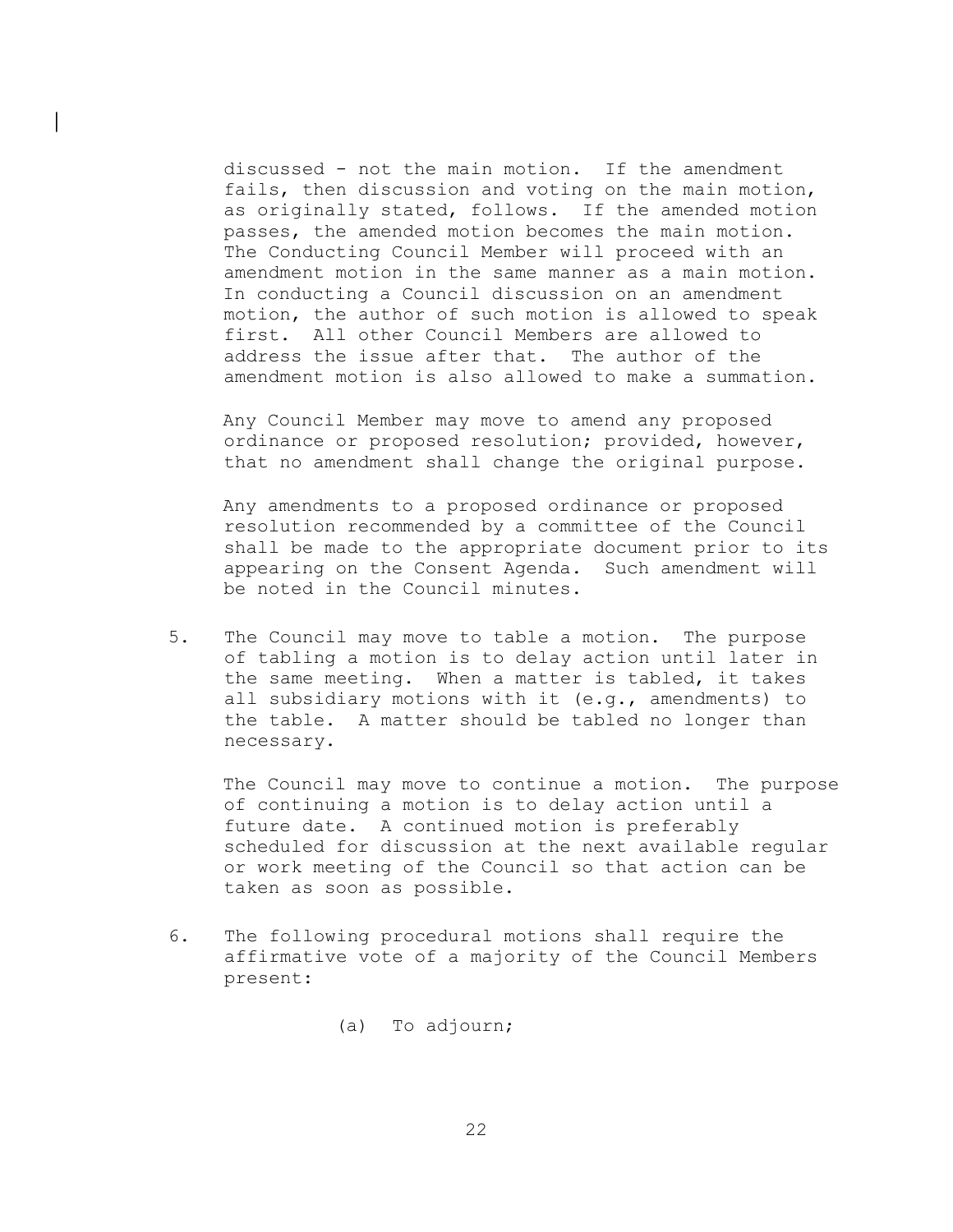(b) To recess;

(c) order; To take up a question out of its proper (d) To move the previous question; (e) To postpone to a day certain; (f) recommit); To refer to a committee (commit or  $(q)$ To limit discussion; (h) and To lay on the table (temporary only);

(i) To amend.

Such motions shall take precedence in the order moved.

### Rule 9: Voting

Voting shall be in the form of "yes", "no" and "abstain," and the names of those voting for, against, or abstaining entered in the Council minutes.

The Council usually takes voice votes on noncontroversial items. A voice vote is when all Council Members say "yes" or "no" at the same time.

A roll call vote is usually taken on controversial items. A roll call vote is required on the following matters:

- (a) An ordinance;
- (b) A resolution;
- (c) Any action creating a liability against the City; and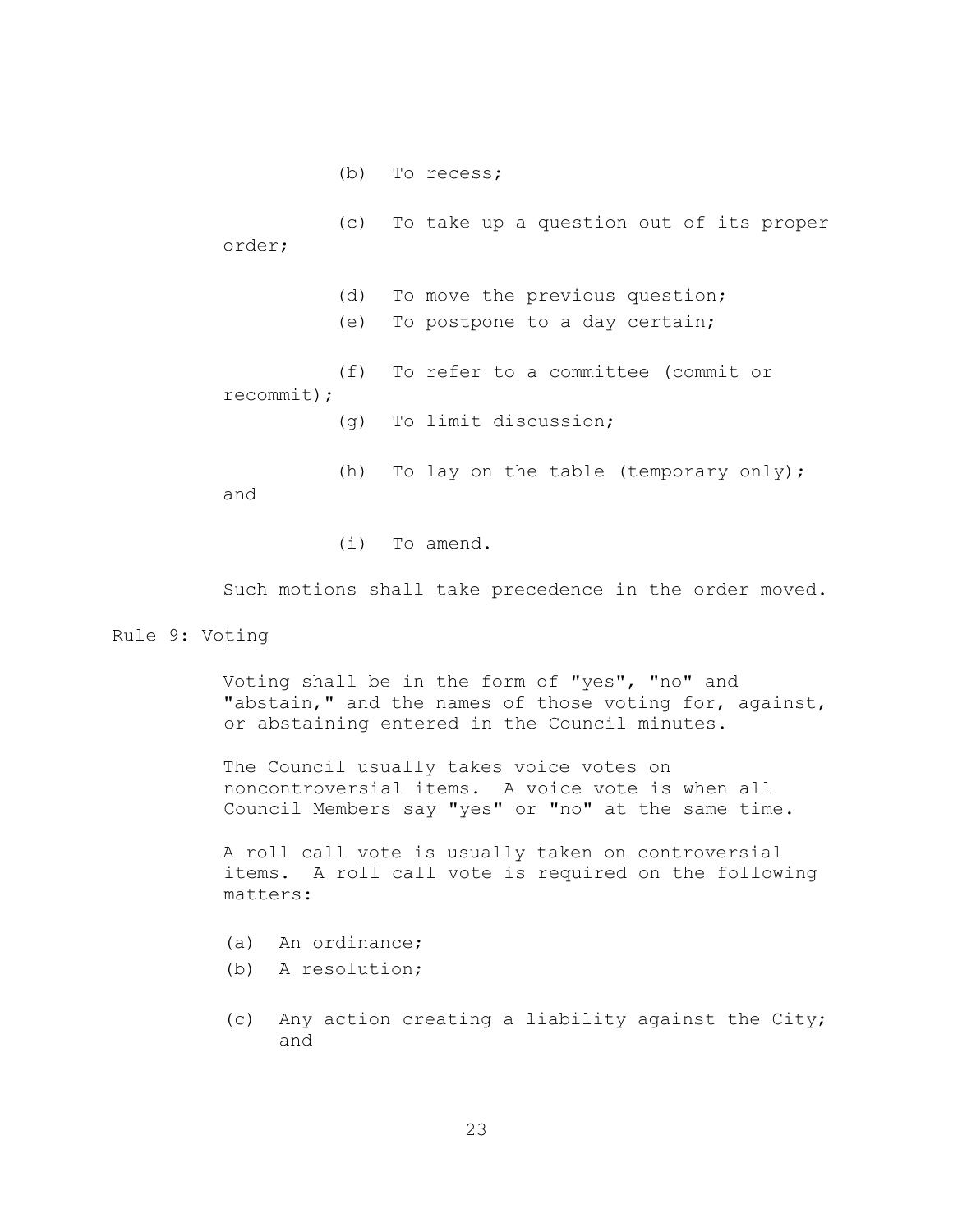(d) All budget and financial items.

 $\mathbf{L}$ 

Any Council Member may request a roll call vote on any matter being voted on by the Council.

Any Council Member can change his or her vote before the results of the vote are announced.

At the conclusion of the vote on a matter, a Council Member may state a point of personal privilege and give an explanation of his or her vote, as provided in Rule 14.

Any Council Member can abstain from a vote. An abstention is not counted as a "yes" or "no" vote. A Council Member abstaining from voting should, as a common courtesy, state a point of personal privilege and give an explanation of such abstention.

In the event of a tie vote, the motion fails.

The minimum number of yes votes required to pass any ordinance or resolution, or to take any action by the council, unless otherwise prescribed by law, is four (UCA §10-3-507).

Every Council Member who is in the Council Chambers when a question is stated from the Conducting Council Member shall vote; but no Council Member shall be obliged to vote upon any question unless he or she shall be within the Council Chambers when his or her name is called. A Council Member who is participating in a meeting electronically shall be considered to be within the Council Chambers as long as the Council Member is able to hear and audibly respond by electronic means when the question is stated. Any Council Member entering the Chambers after the question is stated, but before it is decided, may have the question stated, cast his or her vote and be

counted.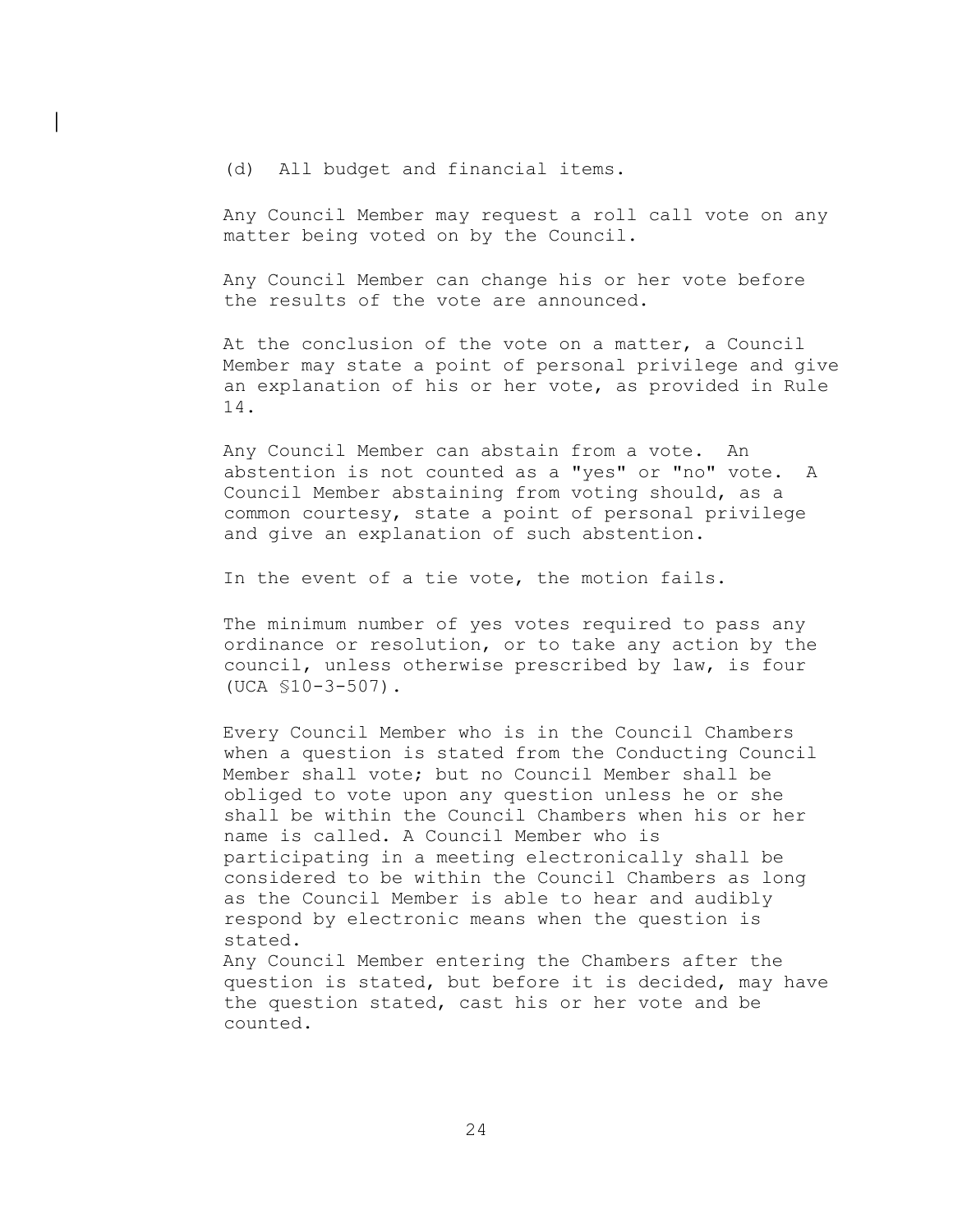Unless another effective date is provided in the ordinance, all ordinances are effective twenty (20) days after publication by the City Recorder or thirty (30) days after final passage, whichever is closer to the date of final passage.

#### Rule 10: Discussion

The Conducting Council Member shall recognize any Council Member requesting recognition to speak, discuss, give a notice, make a motion, submit a report, or for any reason address the Council, unless a motion taking precedence is offered.

All Council Members shall be allowed to speak at least once on any subject.

During discussion, the Conducting Council Member shall be responsible for maintaining order. If, in the opinion of the Conducting Council Member, private discourse among or between Council Members or any other disturbance disrupts the Council's business, the Conducting Council Member may call the Council to order. If the Conducting Council Member calls the Council to order, all Council business shall cease until such time as the Conducting Council Member resumes the Council's business.

Any Council Member may make a motion that the Council be called to order.

The following questions will be decided without discussion:

- (a) To adjourn;
- (b) To recess; and
- (c) Questions relating to order of business.

Rule 11: Conflict of Interest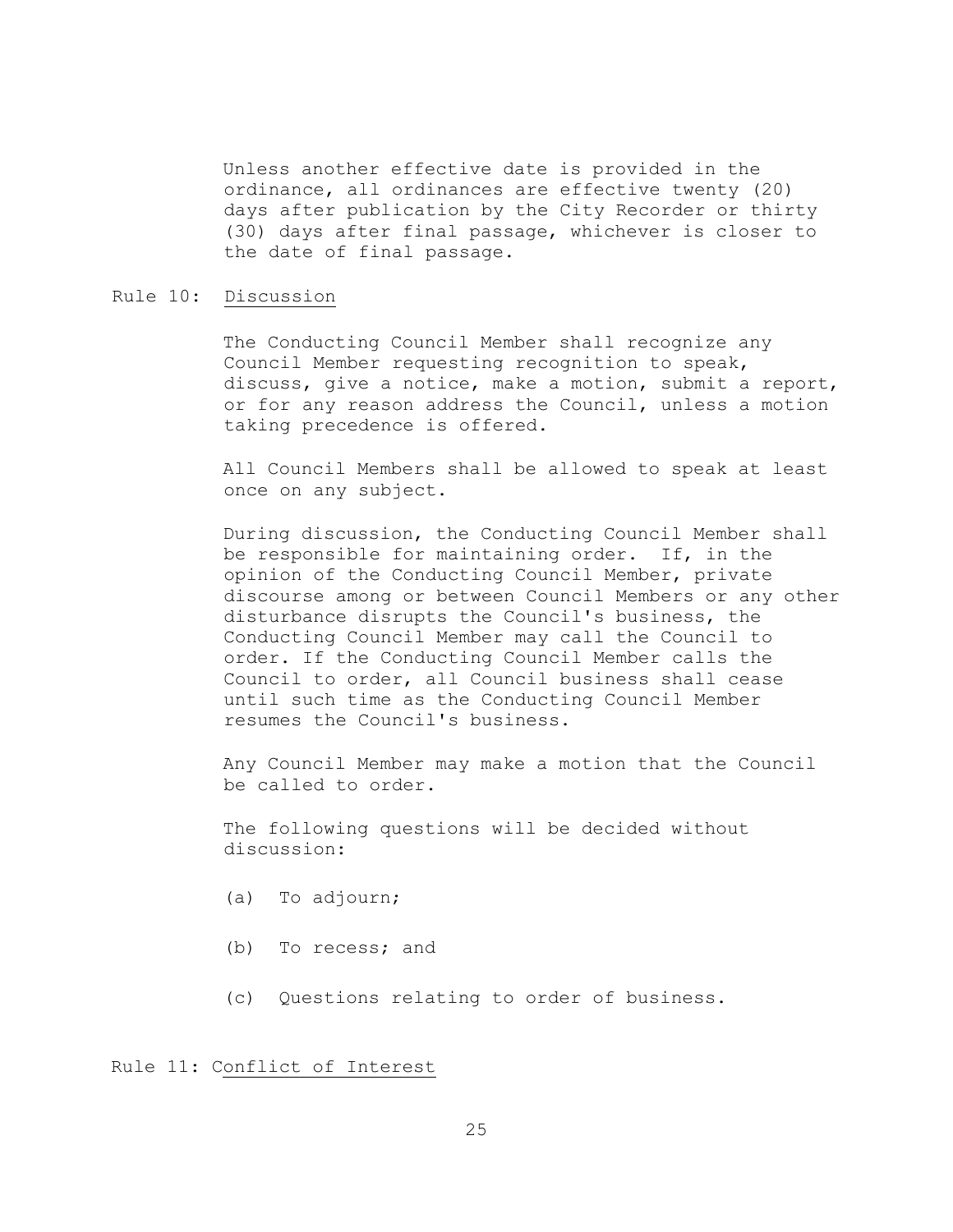Council Members are required by Utah Code Ann. 10-31301 et seq. to disclose actual or potential conflicts of interest between their public duties and their personal interests. Under most conflict of interest situations, Council Members should abstain from voting on a matter if they have a substantial interest in the item before the Council, and to avoid participating in the discussion as well. "Substantial interest" means the ownership, either legally or equitably, by an individual, the individual's spouse, or the individual's minor children, of at least 10% of the outstanding shares of a corporation or 10% interest in any other business entity (UCA 10-3-1303(9)). See Utah Code Section 10-3-1301 et seq. for additional direction on conflicts of interest.

#### Rule 12: Decorum

 $\mathbf{L}$ 

Conduct of Members of the Council. Members of the Council shall avoid personal attacks and restrict comments to issues before the body. Violations of decorum or conduct of Council Members shall be resolved by the Council Chair.

Council Members should avoid engaging in private discourse or committing any other act which may tend to distract the attention of the Council or the audience from business before the Council, or which might interfere with any person's right to be heard after recognition by the Conducting Council Member.

Conduct of Citizens and Attendees at Council Meeting. Those in attendance should be admonished to avoid personal attacks, demonstrations, or outbursts without being recognized. Individuals should be requested to address their remarks directly to the Council as a body concerning the agenda business. Persons engaged in disruptive behavior shall be removed by the Sergeantat-Arms at the direction of the Council Chair or Conducting Council Member.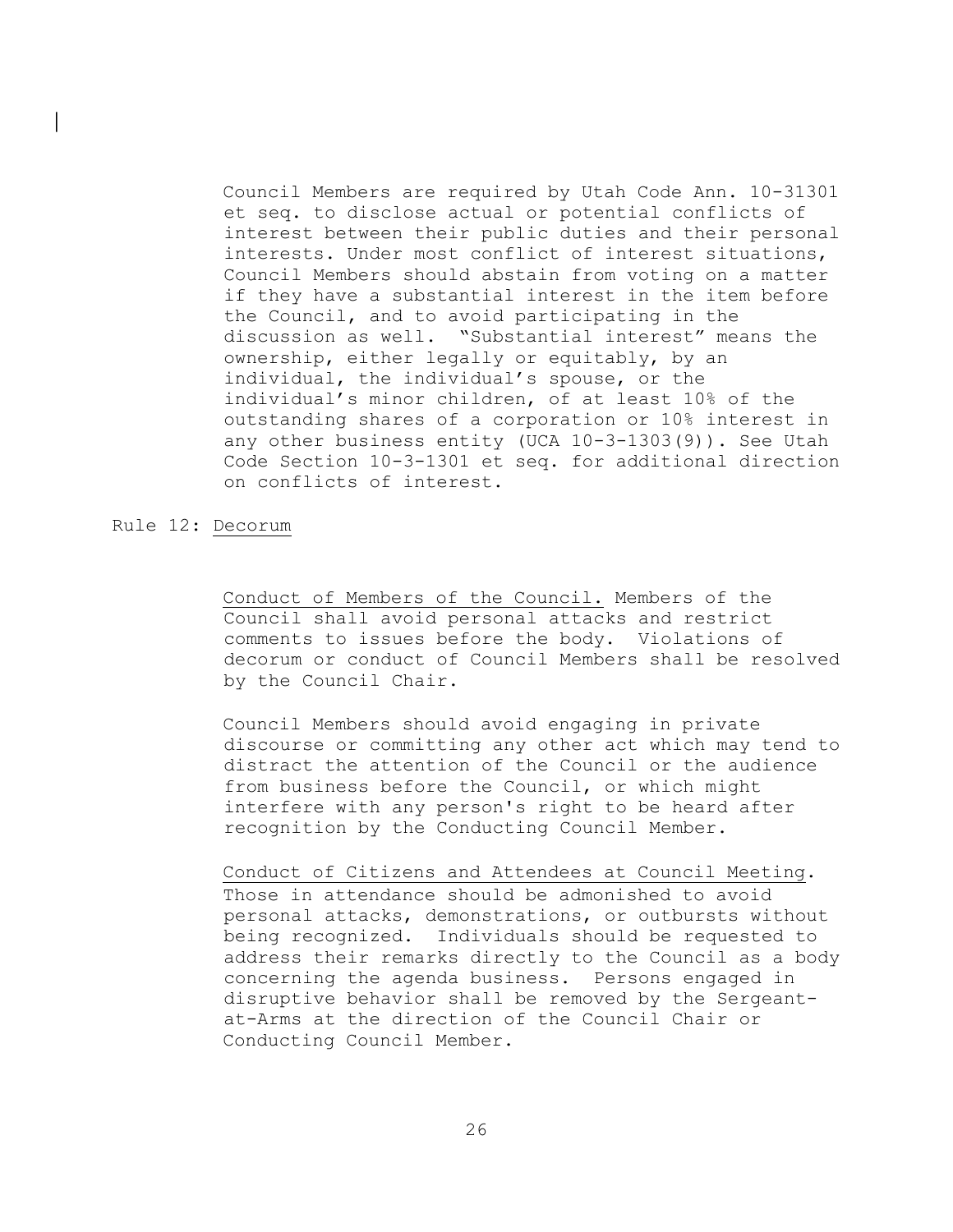When speaking or discussing before the Council, all persons, including Council Members, shall confine their remarks to the question under discussion, avoiding personalities. Anyone engaging in discussion beyond the question before the Council shall be ordered to stop by the Conducting Council Member, and no further discussion will be allowed by said person.

## Rule 13: Sergeant-At-Arms

Upon request of the Council, a Sergeant-at-Arms will be assigned to a meeting.

The duty of the Sergeant-At-Arms shall be to assist the Conducting Council Member in preserving order and decorum in City Council meetings.

In the case of any disturbance or disorderly conduct within the Chambers or at a Council meeting, the Conducting Council Member may request the Sergeant-At-Arms to escort the offender(s) from the Council meeting.

#### Rule 14: Personal Privilege - Protest

Any Council Member shall have the right to protest any action of the Council, stating the reasons, and having the same entered in the minutes, provided such reasons do not impugn the motives or character of any person. A point of personal privilege shall be limited to five (5) minutes in length. Any additional objections may be submitted to the City Recorder in writing within forty-eight (48) hours of adjournment and will be attached to the meeting minutes.

## Rule 15: Committees: Special, Ad Hoc, Joint Committee at Request of the Mayor, Oversight

The City Council may, from time to time, create, revise, or abolish any and all Council committees, or make any changes to the committee structure.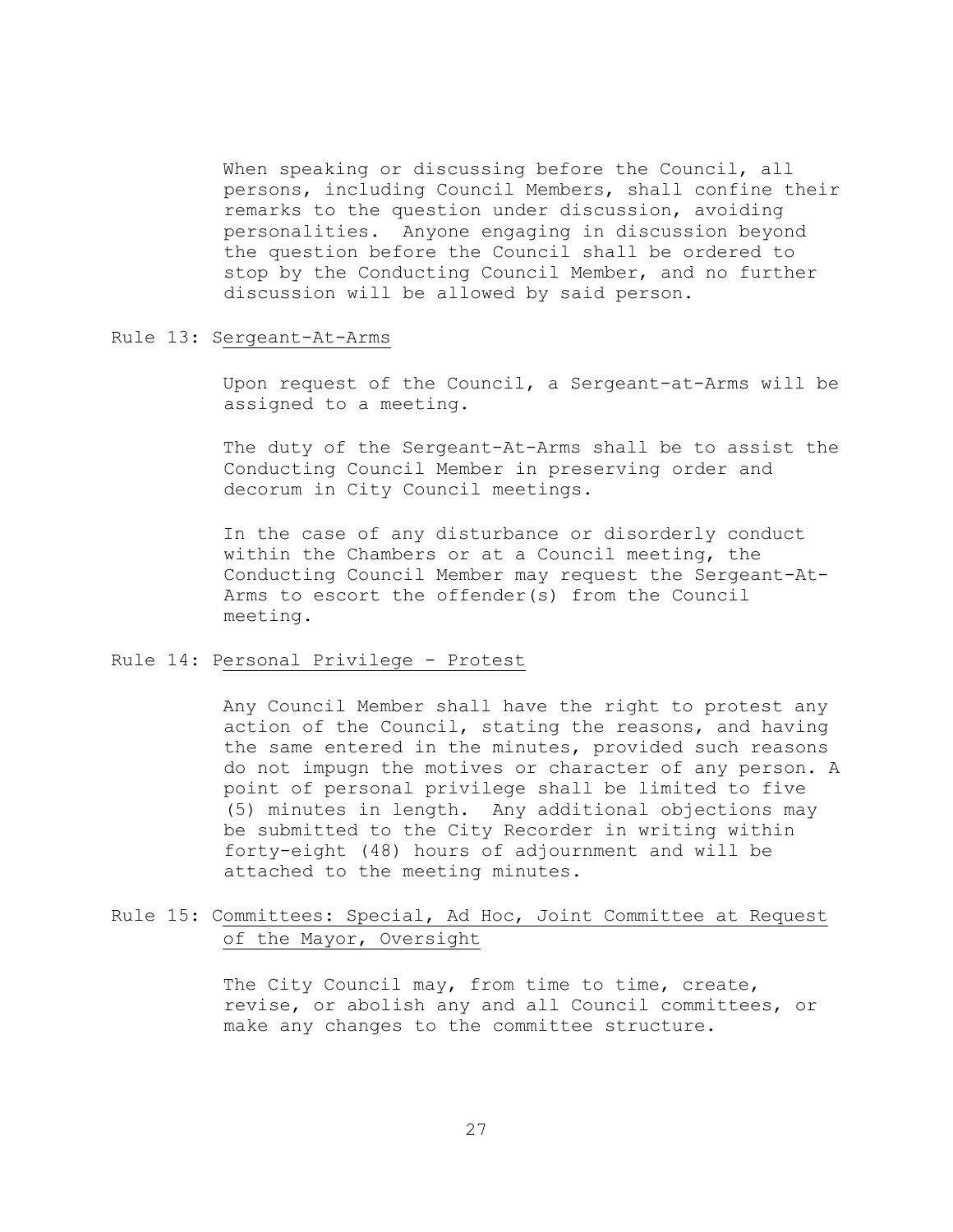The City Council may create any special or ad hoc committee for any specific purpose proper for Council consideration. When such committee is created, its purpose and a relevant time frame will be established. After the final report of the committee, the special or ad hoc committee of the Council will be abolished.

The City Council may or may not elect to formally participate, either by its own membership or its designees, in a committee being established by the Mayor.

Any standing committee, or the Council as a whole, may resolve to sit as an oversight committee for the purpose of investigating items relating to the conduct of City business. However, no powers are accorded the committee other than those provided by state law.

All meetings of Council committees, standing, ad hoc, oversight, shall provide notice in conformance with the Utah Open and Public Meetings Act.

## Rule 16: Suspension of the Rules

 $\mathbf{L}$ 

If a person presenting a matter to the Council informs the Council Members, by information delivered in Council packets prior to a regular Council meeting, why a matter must be acted upon/voted on at its first reading, Council Members may suspend their rules and vote on it. If the Council Members do not vote to suspend the rules on such matter, it will go to Unfinished Business or to the Consent Agenda for the next regular Council meeting.

No rule shall be suspended except by majority vote of the Council Members.

## Rule 17: Amendment, Revision or Addition to Rules

Any Council Member may propose amendments, revisions, or additions to these Rules of Procedure.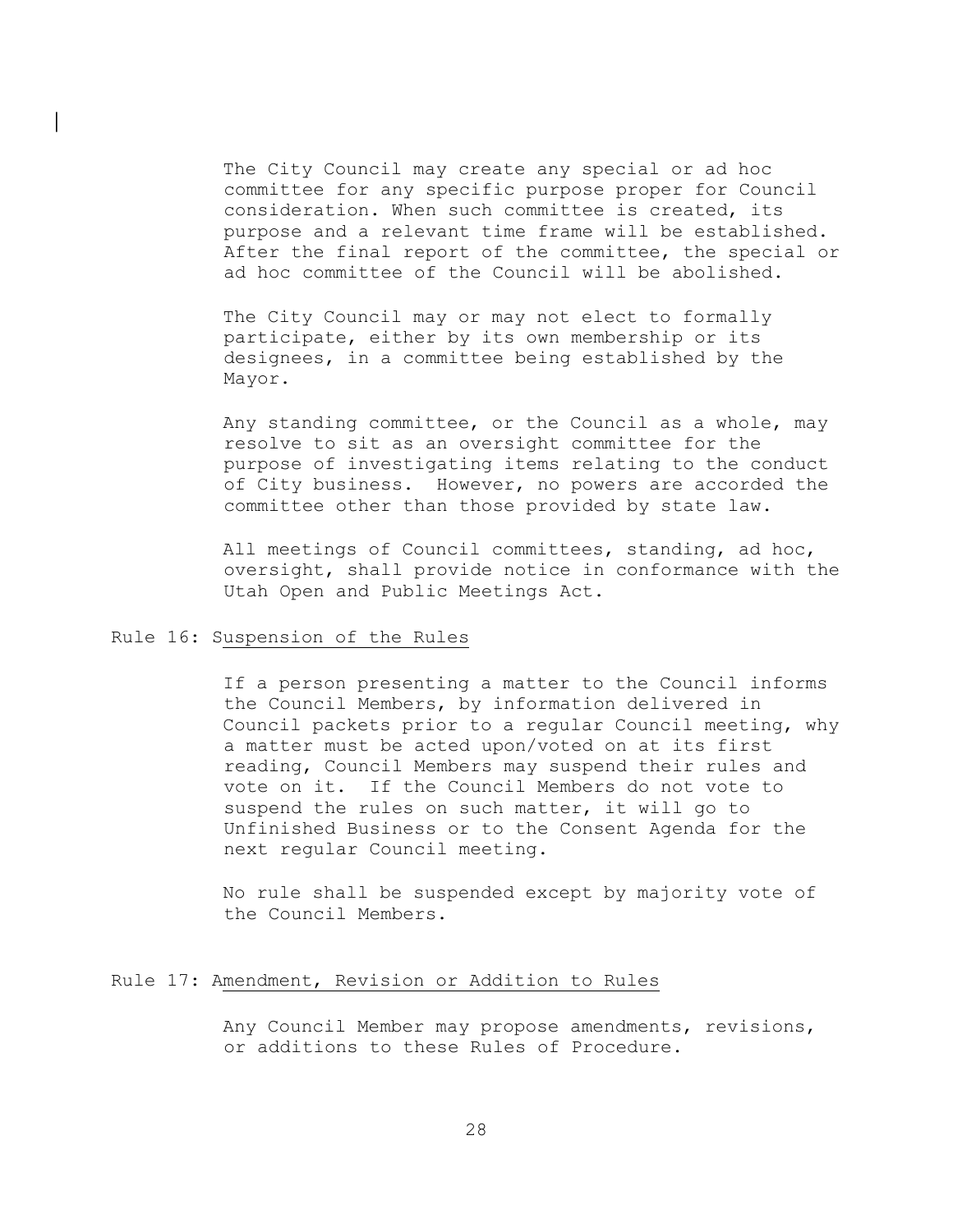Each amendment, revision, or addition proposed by a Council Member shall be in written form, and copies shall be provided to each Council Member.

Consideration of any amendments, revisions, or additions to these Rules of Procedure shall be noticed on a Council agenda in conformance with the Utah Open and Public Meetings Act.

 A majority vote of all Council Members shall be required for passage and adoption of an amendment, revision, or addition to these Rules of Procedure.

Each Council Member shall have a copy of the latest edition of the Rules of Procedure.

A copy of the Rules of Procedure will be made available to all department heads of the City, any member of the City staff, any citizen or other person who requests the same.

## Rule 18: Time Frame for Delivery of Information Packets to Council Members

For each regular Council meeting, work meeting, Closed Meeting, special meeting, public hearing and other Council meetings, Council Members will receive a packet, which may be in digital form, containing the agenda of such meeting(s) and complete information pertaining to items on the agenda(s). To allow the Council Members adequate time to study the items for consideration at the upcoming meeting(s), all information for agendas and packets will ideally be delivered to the City Recorder by 5:00 p.m. on the Friday preceding the meeting(s). Notwithstanding the forgoing, a resolution or ordinance shall not be considered by the Council unless such has been properly noticed in accordance with the law and approved as to legal form by the City Attorney.

## Rule 19: Computers, Cell Phones and Tablets for Council Members.

The City may acquire and maintain for the Council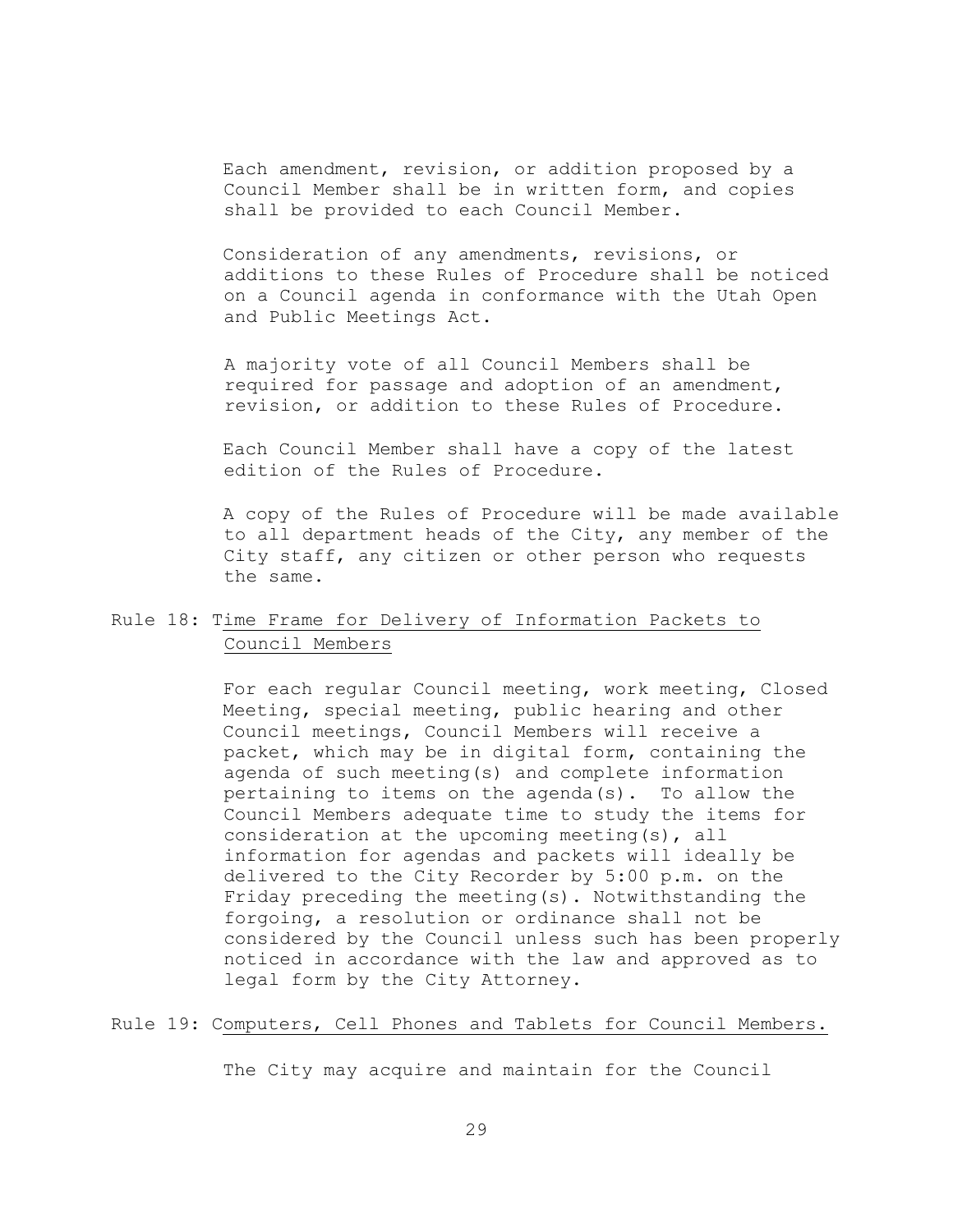Members computers, tablets, cell phones, etc., at a level to allow Council Members to access all pertinent City information, such as e-mail, City Code, web sites and network. The City may also furnish to Council Members all supplies customarily used to operate such equipment. Council Members have discretion to allow others in their household to use the computer equipment in a manner that will not cause harm or breakage to the equipment.

When maintenance or service is required for assigned equipment, the Council Members will bring such equipment to the City's MIS Director at City Hall.

The cost allotted for equipment, including maintenance and service, will be addressed and decided by the Council Members each year during budget sessions. The amount decided upon will be included as a line item in the City Council portion of the General Fund.

Rule 20: Serious Moment of Reflection.

 $\mathbf{L}$ 

- 1. Each City Council Meeting will begin with a moment for serious reflection comprised of a prayer, other supplication, moment of silence, inspirational thought, an inspirational reading, etc. The serious moment of reflection will be led either by the member of the City Council assigned or by a volunteer community member.
- 2. Upon timely request, the serious moment of reflection may be conducted by any person having a significant connection to the South Salt Lake Community, including residents, city business leaders, city educational leaders, city religious leaders, city civic leaders, etc. Pursuant to Rule 19, the request must be delivered to the City Recorder no later than 8:00 a.m. on the Friday preceding the City Council Meeting for placement on the agenda. The request shall contain the following information to be printed on the agenda:
	- (a) The name and address of the individual requesting to present the serious moment of reflection;
	- (b) The person's connection to the South Salt Lake community; and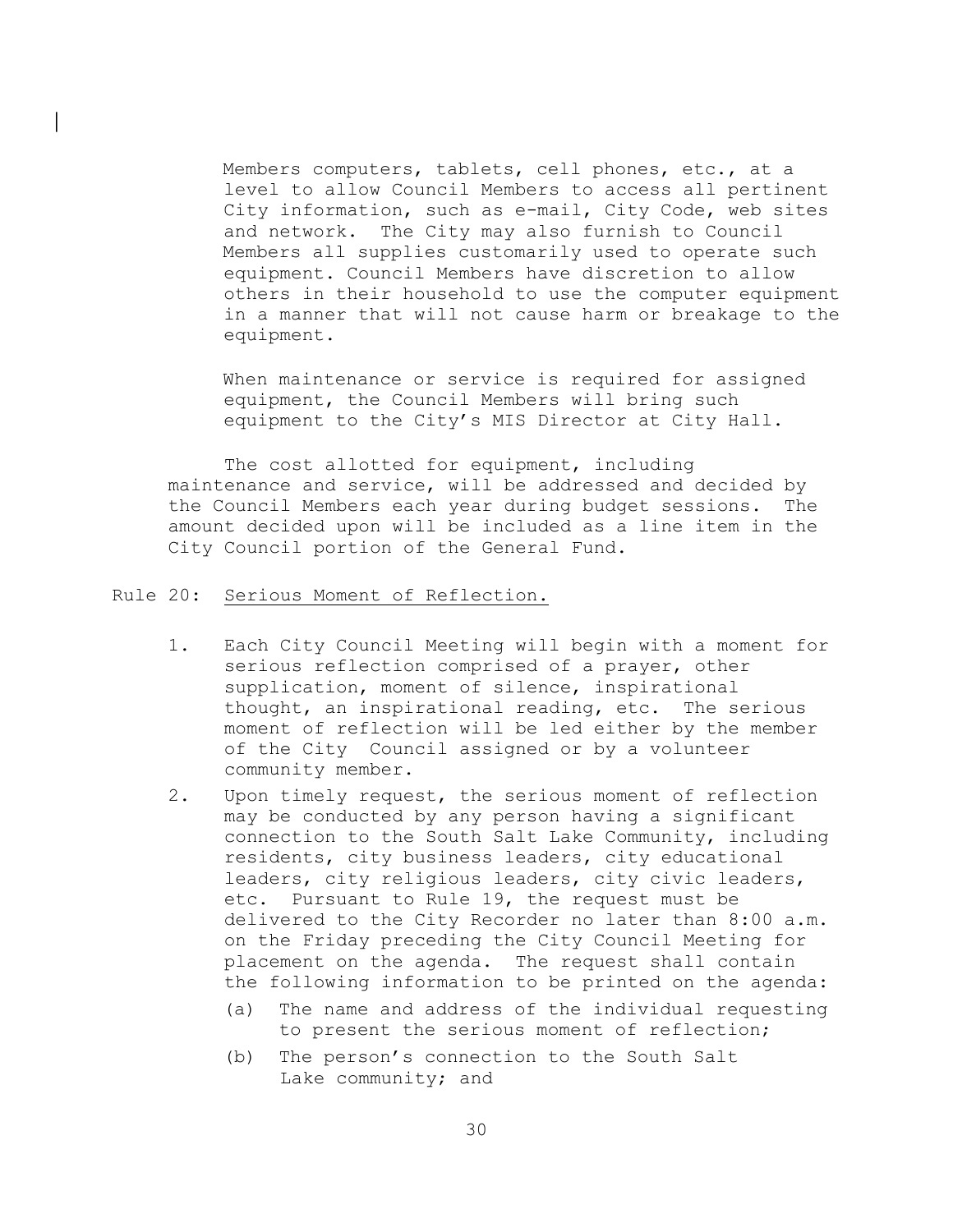- (c) The general nature of the presentation, i.e., prayer, supplication, inspirational thought, moment of silence, or will specify if other than these types.
- 3. Upon receiving the request, if no other person has made an earlier request, the person will be placed on the agenda to present the serious moment of reflection at the next scheduled City Council Meeting. If multiple requests are made, each person making a request shall be scheduled to present at an upcoming Council Meeting according to the order in which the request is made.
- 4. Each person who files a request with the City Recorder will be given a copy of the guidelines for presenting the serious moment of reflection.
- 5. The person providing the serious moment of reflection shall adhere to the following:
	- (a) The presentation may not exceed three minutes;
	- (b) The presenter must be in attendance and prepared to proceed on time;
	- (c) A community member may only present once in a six month period of time;
	- (d) The presenter must abide by the City Council's rules of decorum as set forth in Rule 12;
	- (e) The purpose of the serious moment of reflection is to set the tone for the proceedings of the City Council. It may consist of a prayer, supplication, inspirational thought, inspirational reading, a moment of silence or other appropriate activity.
	- (f) It should promote thoughtful attention to public duty and high moral and ethical standards.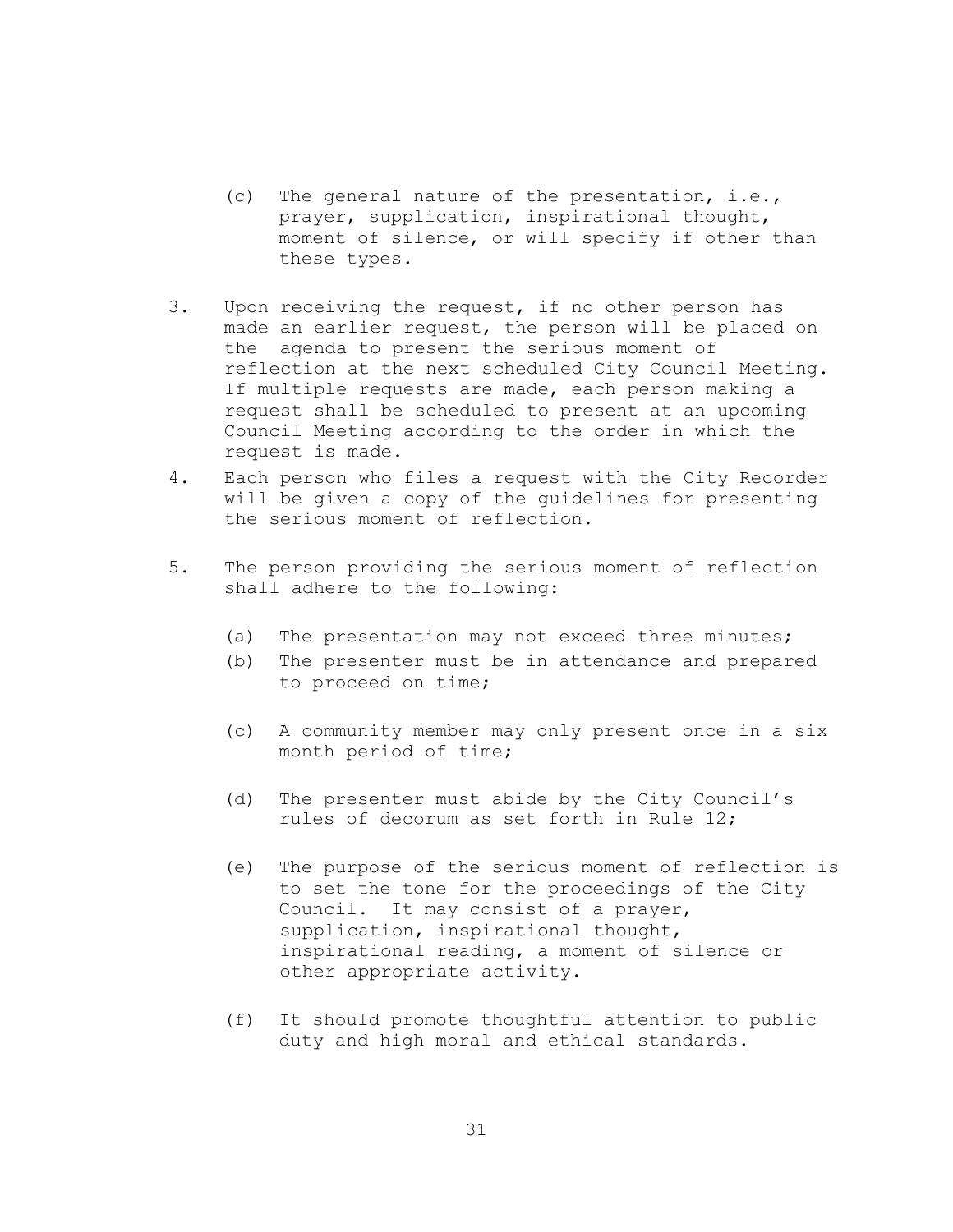- (g) It should promote peace, unity and tolerance in the community.
- (h) It is not a time to disparage the beliefs of others or to promote one's own beliefs or point of view.
- (i) It should not degrade any person because of religion, race, ethnic background national origin, sex or philosophy.
- (j) It should not be crude, vulgar or offensive to the public sense of decency.
- (k) It is not a time to demean or insult local leaders.
- (l) If it is the person's intent to argue, complain, criticize, etc., the Citizen's Comments portion of each City Council Meeting is the time to do so, not the serious moment of reflection.
- 7. To provide equal access to participate, the opportunity to present the serious moment of reflection at City Council Meeting will be advertised to the community by the following methods:
	- (a)

 $\mathbf{L}$ 

- (i) An invitation to the public to participate will be permanently posted at City Hall outside the City Council Chambers.
- (ii) An invitation to the public to participate will be permanently posted on the City's website.
- (b) The invitation will be substantially in this form:

The South Salt Lake City Council invites all City residents, City businessmen, City education leaders, City civic leaders, City religious leaders, or any other person with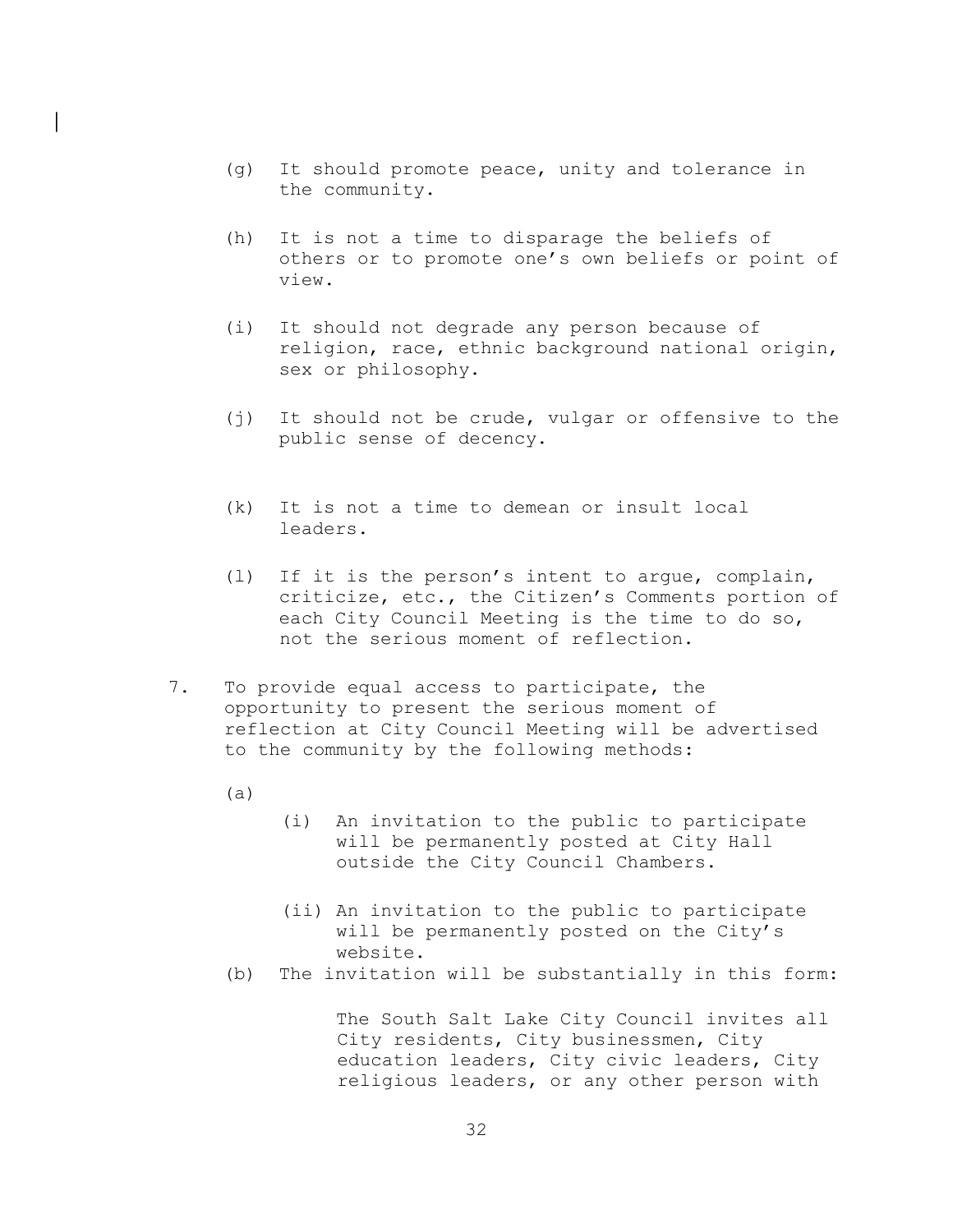a significant connection to our community to participate at an upcoming City Council Meeting by presenting a serious moment of reflection at the commencement of the meeting. Persons interested in volunteering for this public service should contact the City Recorder at (phone number) for more details no later than 8:00 a.m. on the Friday preceding a scheduled City Council Meeting.

8. If an interested community member fails to timely volunteer or, having volunteered, fails to timely appear, the member of the City Council assigned to conduct the meeting shall present the serious moment of reflection.

Rule 21: Confidential Documents.

- 1. Any document provided to the City Council in connection with a public meeting that is restricted by state or federal law from public disclosure will be stamped on the front page with a mark that clearly advises of the document's private, confidential, or protected classification.
- 2. Documents dealing with issues of the character or reputation of an individual, financial details of real estate transactions, security measures, trade secrets, or any other non-public record will be stamped on the front page with a mark that clearly advises of the document's private, confidential, or protected classification and shall only be distributed to Council members by the City Recorder in a closed meeting. Any such document distributed shall be returned to the City Recorder prior to adjournment of the closed meeting.

Rule 22: Council Staff.

1. Any member of the City Council may, individually or jointly with another member, contact staff employed by the Council to initiate legislation, ask questions, seek opinions, request the drafting of documents, reports, and audits, prepare items for discussion at Council meetings,